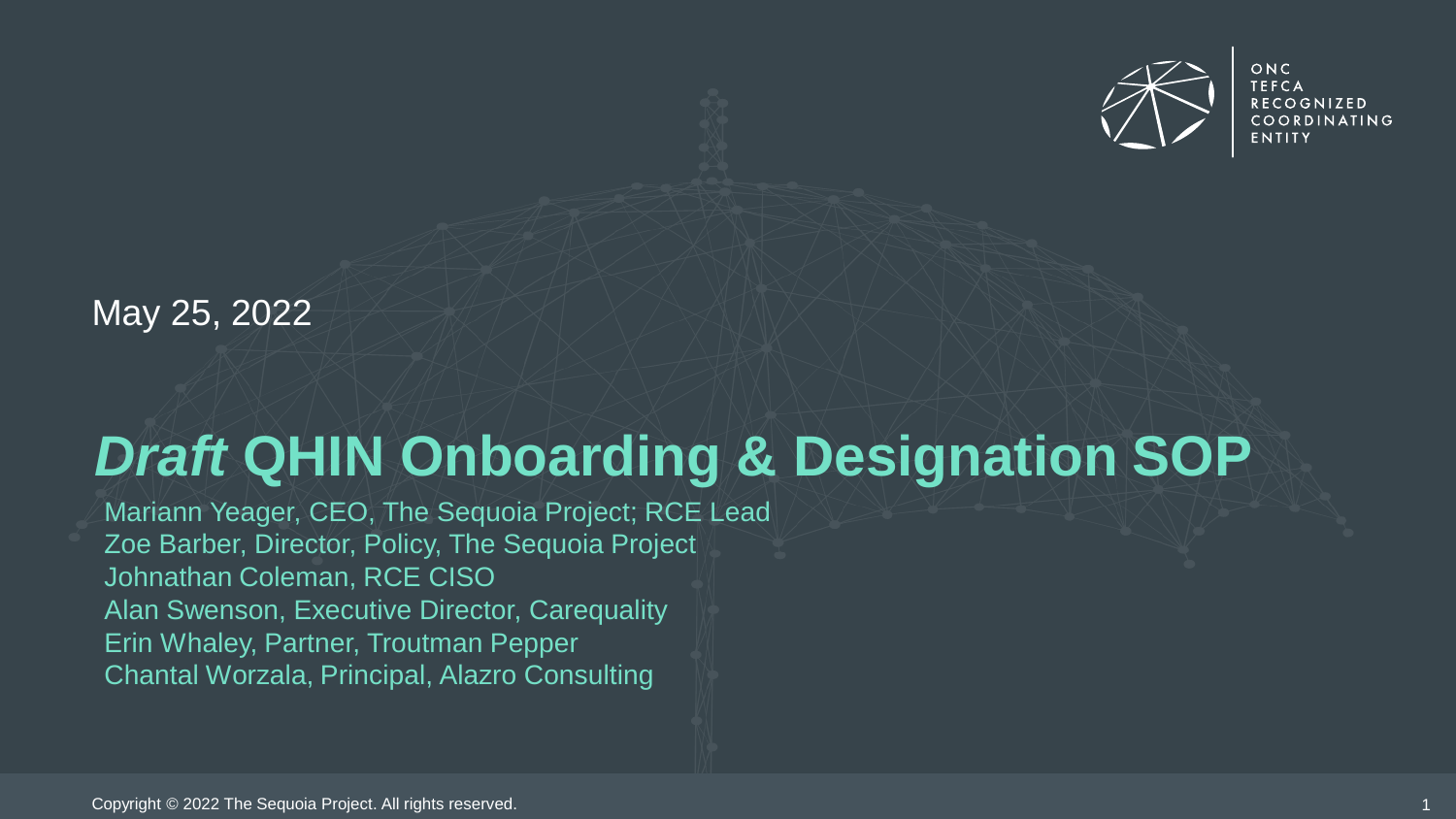

This program is supported by the Office of the National Coordinator for Health Information Technology (ONC) of the U.S. Department of Health and Human Services (HHS) under grant number 90AX0026, Trusted Exchange Framework and Common Agreement - Recognized Coordinating Entity (RCE) Cooperative Agreement Program, in the amount of \$2,919,000 with 100 percent funded by ONC/HHS. This information or content and conclusions are those of the author and should not be construed as the official position or policy of, nor should any endorsements be inferred by ONC, HHS or the U.S. Government.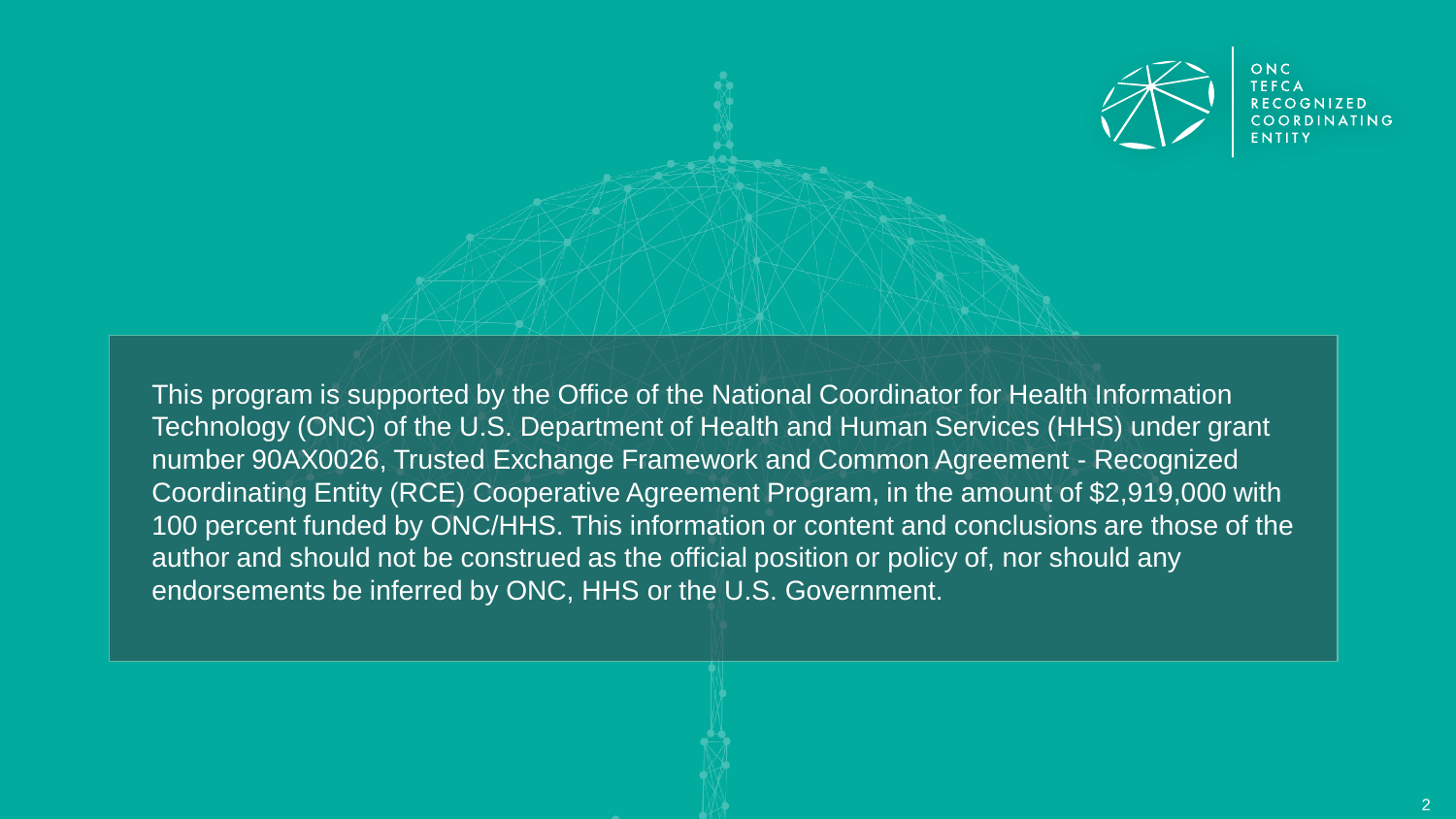

ONC<br>TEFCA RECOGNIZED COORDINATING **FNTITY** 

# Section *I: Eligibility Requirements*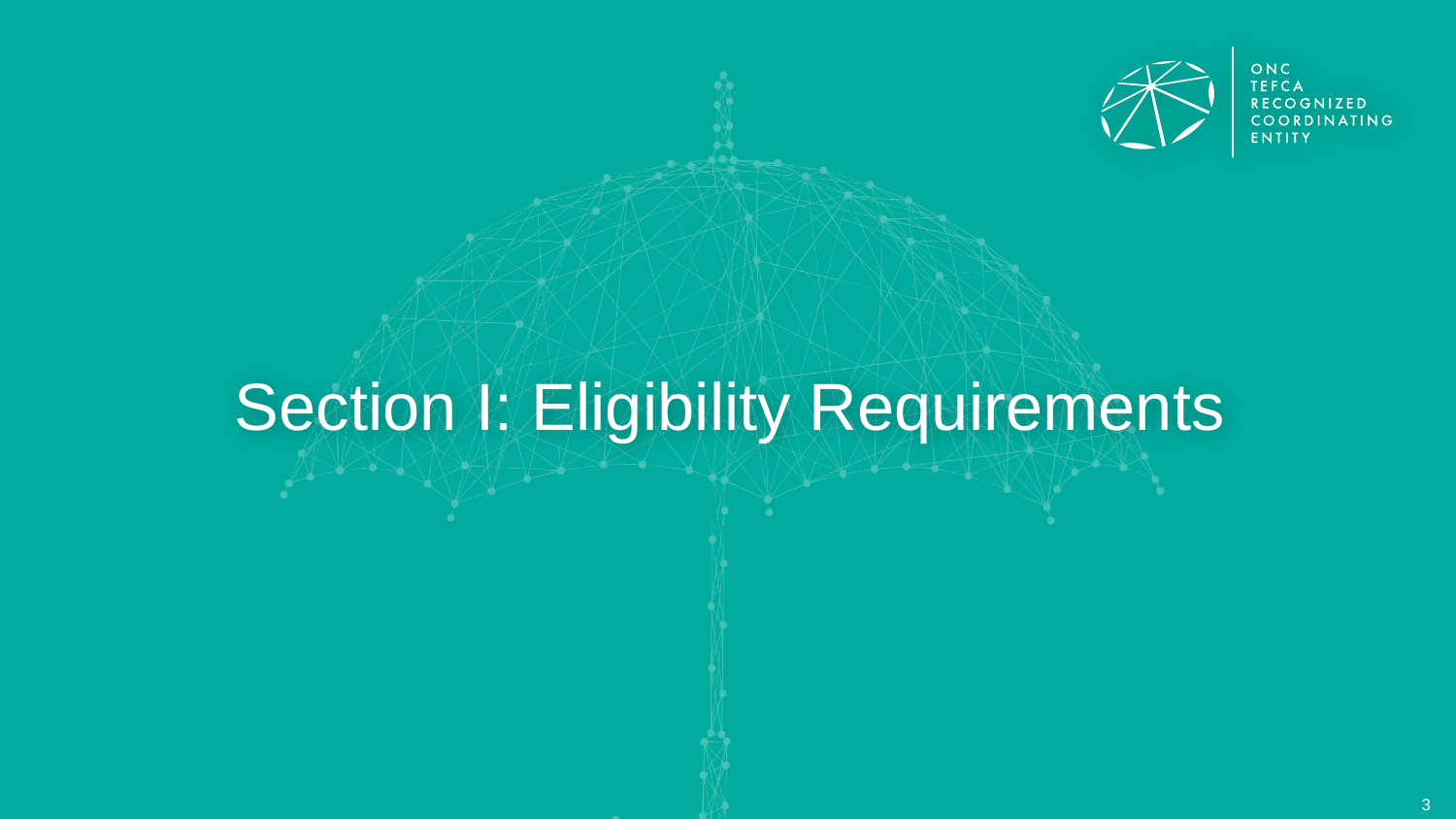

- **1. "Signatory must demonstrate that it meets the definition of a U.S. Entity and is not owned or controlled by any non-U.S. person(s) or entity(-ies). The specific, required means to demonstrate this are set forth in an SOP."**
	- a) Signatory must provide a copy of its charter or equivalent document issued by the Secretary of State, or similar government agency, for the jurisdiction in which the Signatory is legally organized or incorporated. Signatory shall provide its principal place of business, which shall be within the United States. *(Application Question 2.1)*
	- b) Signatory must provide a certificate of good standing, or similar document, issued by the relevant governmental authority for the jurisdiction in which Signatory is domiciled and dated within ninety (90) calendar days of the date of Signatory's QHIN application. *(Application Q2.2)*
	- c) Signatory must provide a current copy of its organizing documents, such as Articles of Incorporation and Bylaws for a corporation or Articles of Organization and Operating Agreement for a limited liability company. These documents must be attested to by the Secretary of the organization or another officer of the organization if there is no Secretary. *(Application Q5)*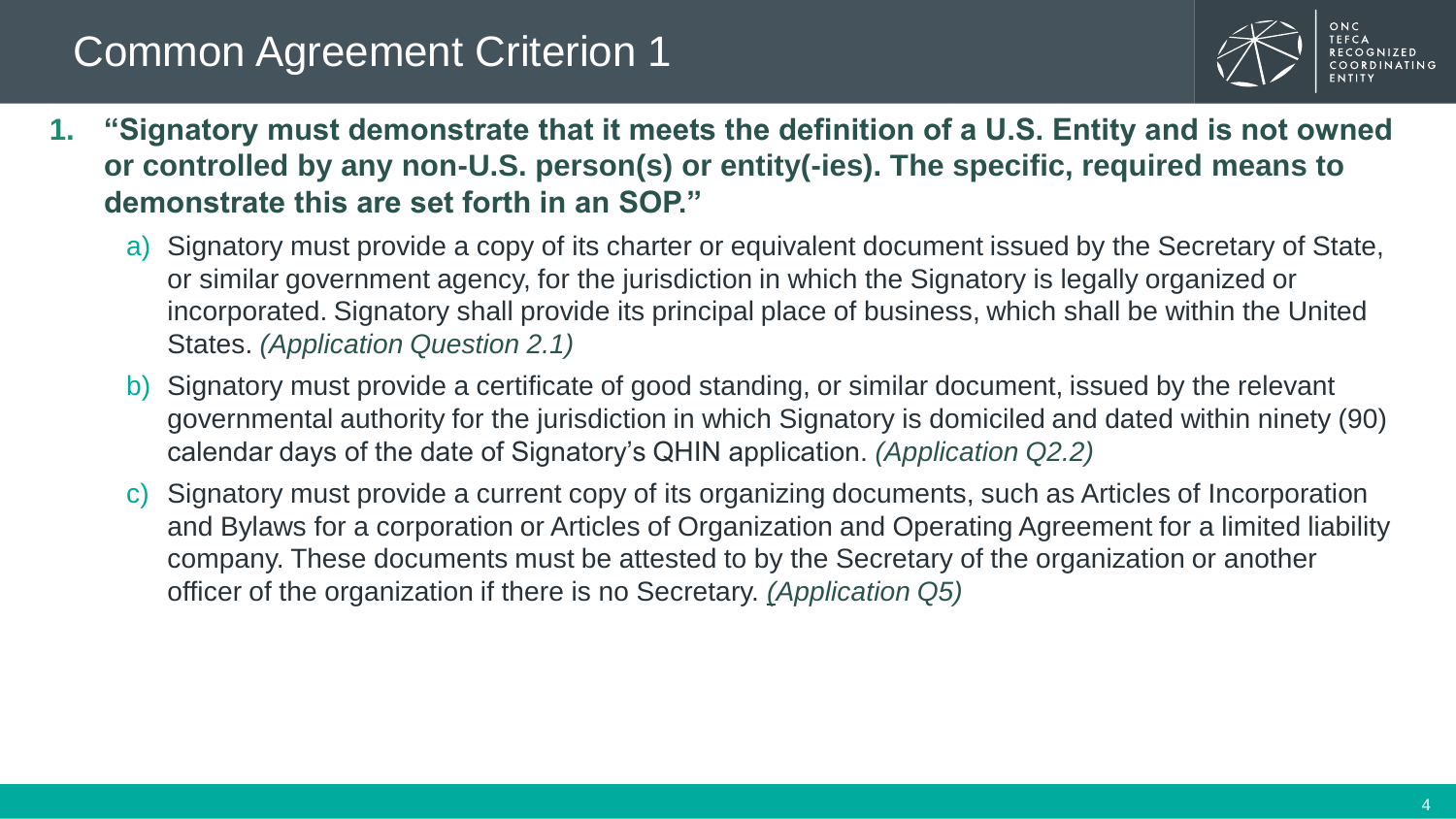

- d) Signatory must provide a list of its current officers and members of its governing body/ies, including their full names, business addresses, and their terms. *(Application Q6)*
	- i. Signatory shall also attest that none of the individuals below are listed on the Specially Designated Nationals and Blocked Persons list published by the United States Department of Treasury Office of Foreign Asset Control or the list of Excluded Individuals published by the U.S. Department of Health and Human Services, Office of the Inspector General: *(Application Q7 & Q8)*
		- 1. All owners with a 5% or greater ownership interest in the Signatory, if any;
		- 2. Officers of the legal entity that is the Signatory;
		- 3. Governing body members of the legal entity that is the Signatory;
		- 4. Members of the executive management of Signatory.
- e) Signatory must attest that Signatory is not owned or controlled by any non-U.S. person(s) or entity(-ies) except to the extent that the foreign ownership fully complies with the requirements of the Means to Demonstrate U.S. Ownership and Control of a QHIN SOP. *(Application Q9)*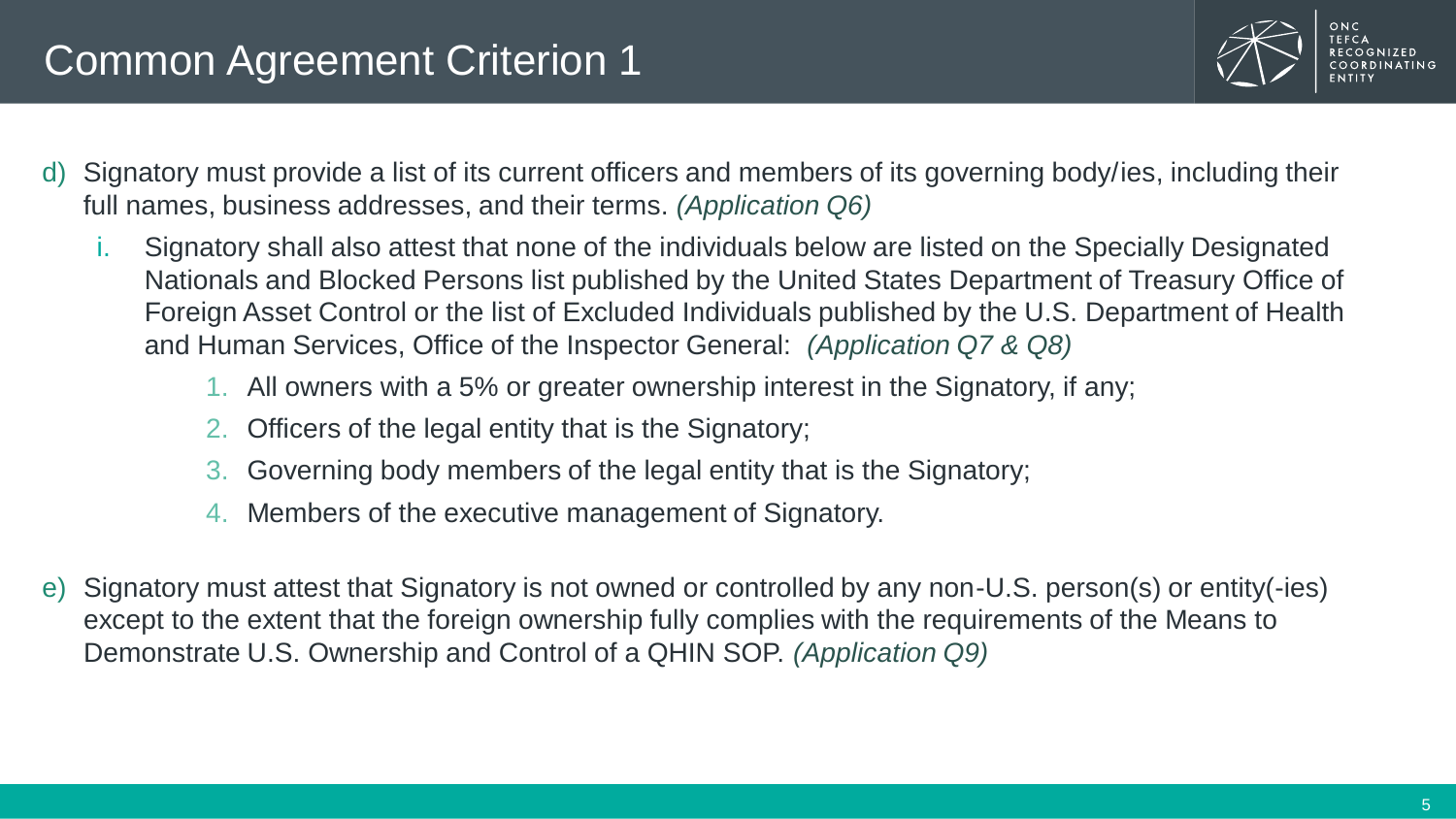

- **2. "Signatory is able to exchange Required Information, as defined in this Common Agreement. The specific, required means to demonstrate this are set forth in an SOP."** 
	- a) Signatory must meet the following: *(Application Q12 & Q13)*
		- i. Be capable of the exchange of Required Information for all Exchange Purposes. Signatory must describe the purposes for exchange that are currently permitted on its network;
		- ii. Be capable of conducting exchange with unaffiliated organizations. Signatory must describe entities participating in its network, including their affiliation or non-affiliation with one another;
		- iii. Signatory must describe how it currently facilitates exchange of health information (e.g., query, push, other exchange modality); and
		- iv. Signatory shall indicate the length of time that it has experience with (i).
	- b) Signatory must submit the number and type of organizations that utilize its exchange services in order to demonstrate that it is engaged in the exchange of Required Information. Signatory shall specify if it limits the types of organizations that can participate in its network or if its network is specialized in any manner (e.g., by geography, exchange purposes, type of information exchanged). *(Application Q15 & Q16)*
	- c) Signatory must submit copies of its data sharing agreements, operating policies and procedures, and other legal agreements and related documents that govern the operation of its health information network. *(Application Q17)*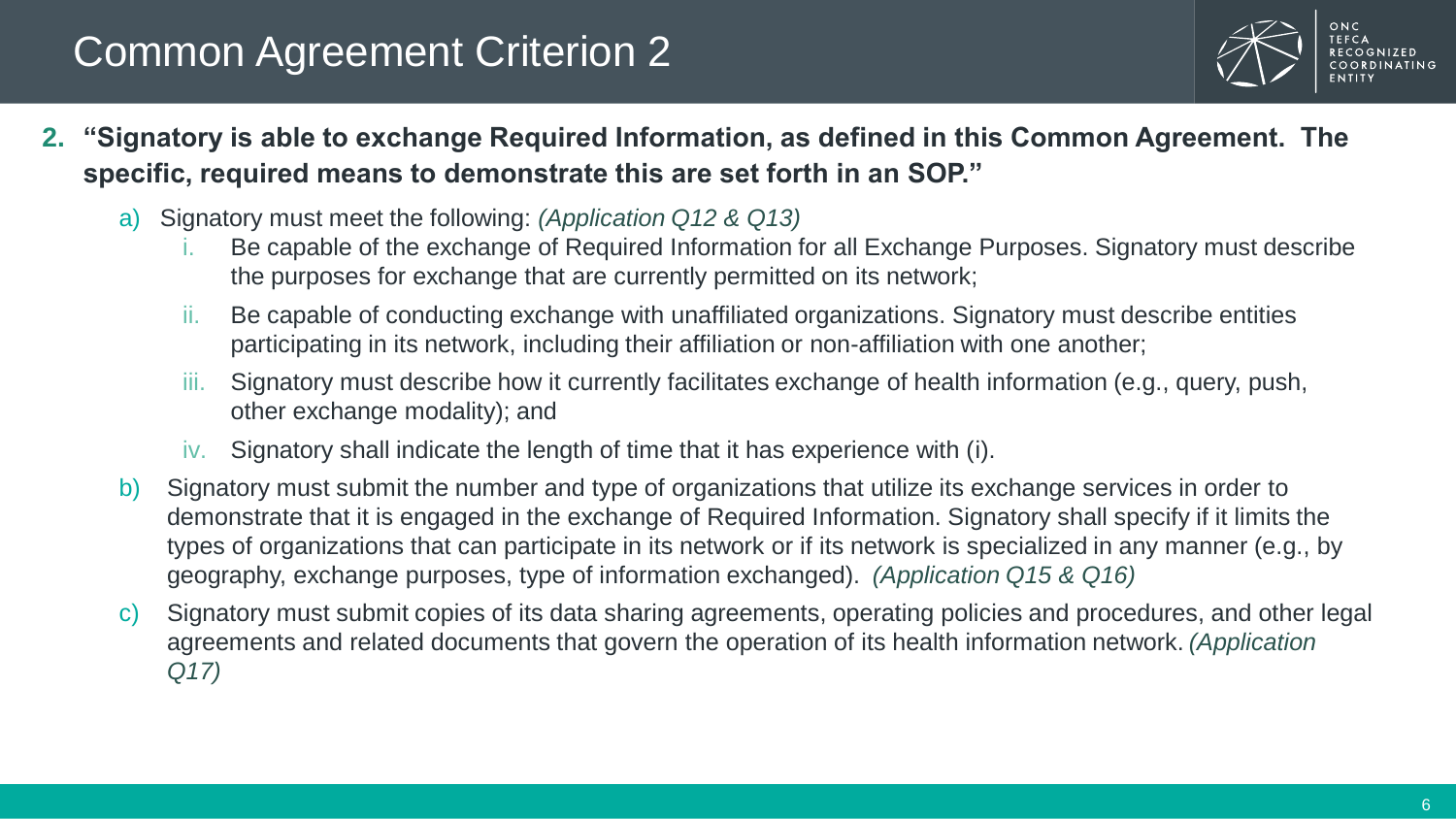

- **3. "Signatory must demonstrate that it has the ability to perform all of the required functions of a QHIN in the manner required by this Common Agreement, the SOPs, the QTF, and all other applicable guidance from the RCE. Signatory can demonstrate this by having been in operation and supporting the query functionality as outlined in the QTF, or other functionally comparable exchange method, for at least the twelve (12) calendar months immediately preceding its application to be Designated. However, the RCE will consider other evidence that Signatory may offer to demonstrate compliance with this eligibility criterion as more fully set forth in the applicable SOP. Notwithstanding the foregoing, if Signatory does not demonstrate that it has been supporting query functionality as outlined in the QTF, the RCE may deem this requirement to be satisfied on an interim basis and Designate Signatory under a provisional status, subject to additional monitoring as further provided in the Onboarding & Designation SOP, including additional review during a provisional period."**
	- a) It is anticipated that QHINs may process tens of millions of transactions each day. Signatory must, therefore, demonstrate that it has the ability to successfully process a high number of transactions through a high performing, reliable environment. The following performance measures must be provided to the RCE as part of Signatory's application:
		- Average monthly transaction volumes;
		- ii. Average annual transaction volumes.

Signatory must show that it is currently processing successful transactions in order for the RCE to have any means by which to evaluate the ability of Signatory to process transactions at the anticipated scale and expected reliability of a QHIN. *(Application Q12, Q13, Q22)*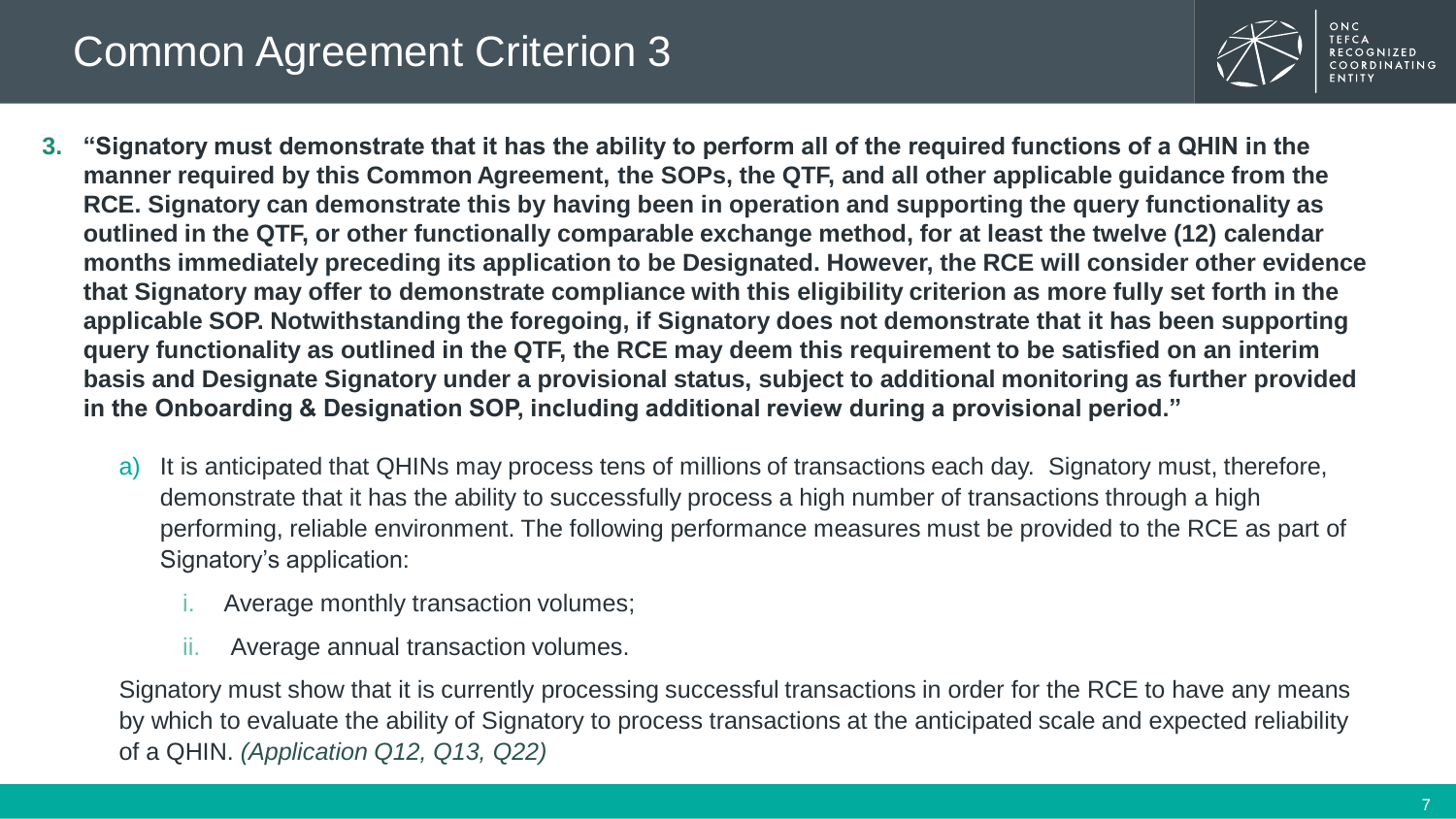

- b) Signatory must provide specific information regarding its architecture and an attestation of its ability to expand the volume of data transactions through its network. This information shall include the ability to add technology capacity, staff, and other needed resources. Signatory should provide specific evidence of having been in operation and supporting the query functionality as outlined in the QTF for at least the twelve (12) calendar months immediately preceding its application to be Designated as a QHIN. *(Application Q13, Q22)*
- c) The RCE can Designate Signatory as a QHIN, assuming Signatory satisfies all other requirements, on a provisional basis if the RCE determines that Signatory can reasonably support the query functionality as outlined in the QTF in production, exchange with other QHINs, and otherwise comply with the requirements of the Common Agreement. When making this determination, the RCE will require evidence to show that Signatory has been engaged in the transmission of Required Information using a different but functionally comparable exchange method to the QTF in a live production environment for at least the twelve (12) consecutive calendar months immediately preceding its application to the RCE. *(Application Q12, Q13)*

If Signatory cannot demonstrate at least twelve (12) consecutive calendar months of operating history with query functionality as outlined in the QTF, the RCE can consider other evidence that Signatory is capable of a functionally comparable exchange method (provisional status).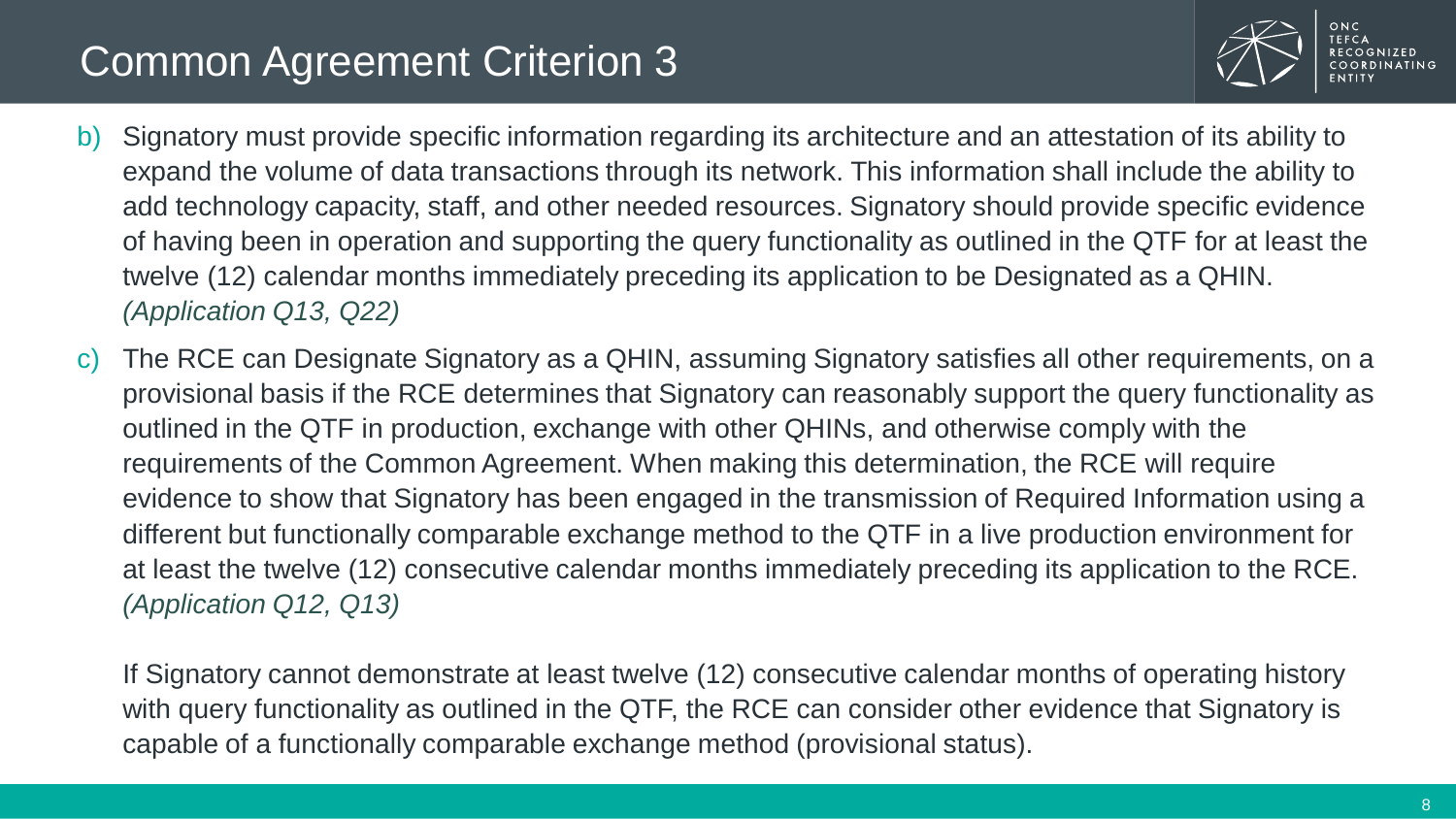

Provisional status for organizations that do not satisfy all of the requirements of this eligibility criterion at the time of application:

- (i) The RCE may Designate an organization as a QHIN on a provisional basis ("Provisional Status") based on a determination that the organization: (1) does not, at the time of its application, satisfy all of the requirements of this eligibility criterion, but (2) demonstrates the likelihood of being able to satisfy all such requirements during the course of the Provisional Status. The Provisional Status is a 12-month period in which a QHIN has the opportunity to demonstrate the ability to perform all of the required functions of a QHIN in the manner required by the Common Agreement, QTF, and applicable SOPs.
- (ii) The RCE may impose such limitations on Signatory during its Provisional Status as the RCE deems reasonably necessary to allow the RCE to monitor Signatory's performance. This may include, but is not limited to, requiring Signatory to provide information about the type and volume of exchange activity, any problems that Signatory or its Participants or Subparticipants experience with exchange activity, participation in meetings with the RCE to discuss Signatory's performance during the Provisional Status, and any other matters that the RCE determines to be necessary. The Provisional Status shall continue for a time period of twelve (12) calendar months following the RCE Designating Signatory as a QHIN in Provisional Status; provided, however, that the RCE has the right to suspend (and toll) or terminate Signatory's Designation at any point if the RCE determines that Signatory is not in compliance with the requirements and obligations that are applicable to QHINs, as more fully set forth in the applicable SOP.

A QHIN in Provisional Status is a Designated QHIN that is subject to additional monitoring by the RCE for purposes of assuring the RCE that the QHIN is fully meeting the requirements of being a QHIN. QHINs may not discriminate against any QHIN, including those in Provisional Status, and all QHINs must exchange with one another as required by the Common Agreement, the SOPs, and the QTF.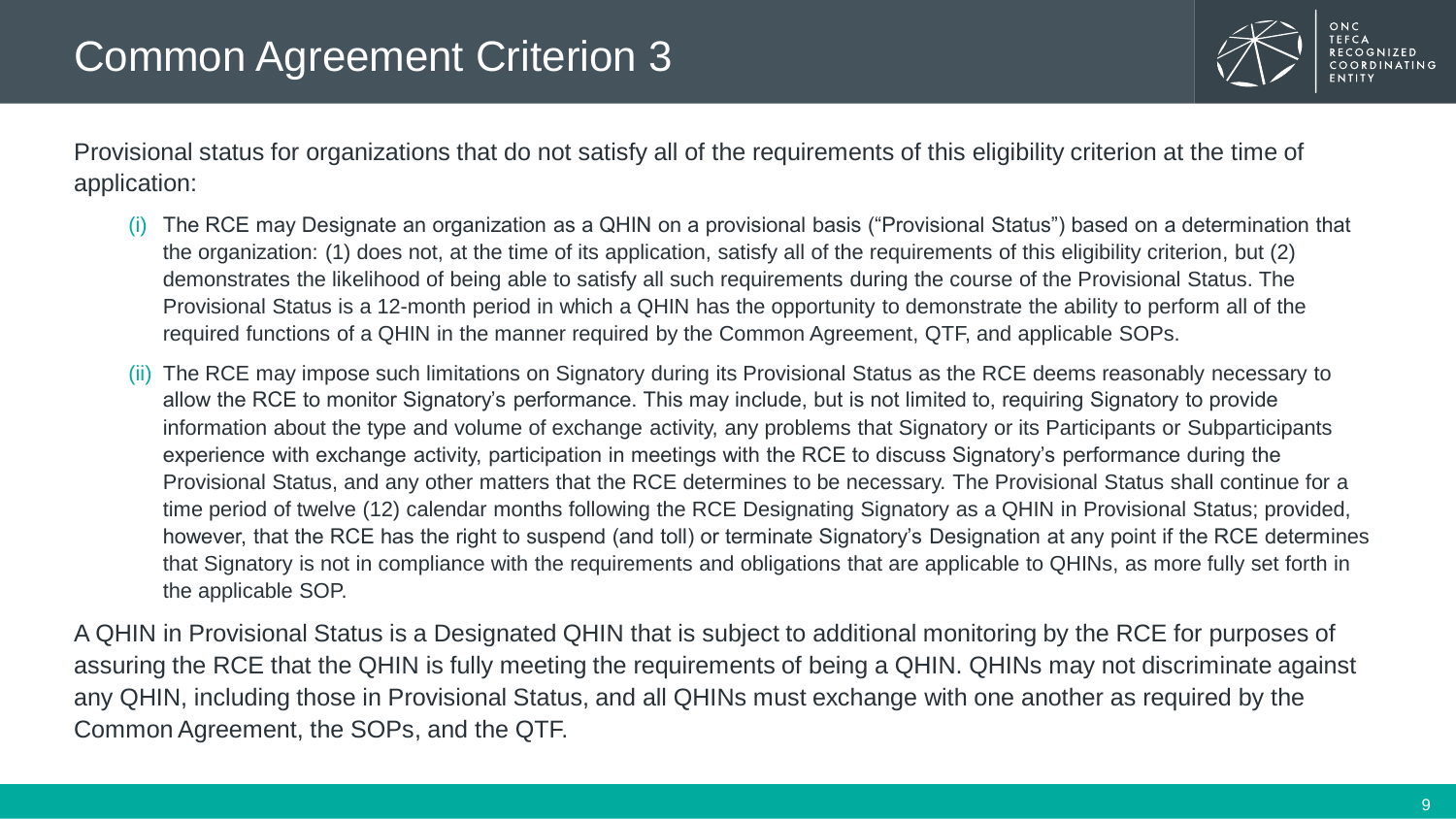

- d) Signatory must identify any gaps between its current technical infrastructure and the requirements of the QTF and identify its plan to address these gaps so that Signatory will be able to fully comply with the QTF once Signatory is Designated as a QHIN. *(Application Q12, Q13, Q21, Q22)*
- e) Signatory must provide evidence of compliance with the QTF, including but not limited to any required conformance, interoperability, or partner testing as specified in this SOP and/or in the separate QHIN Testing Process document(s). *(Application Q12, Q13, Q18, Q22)*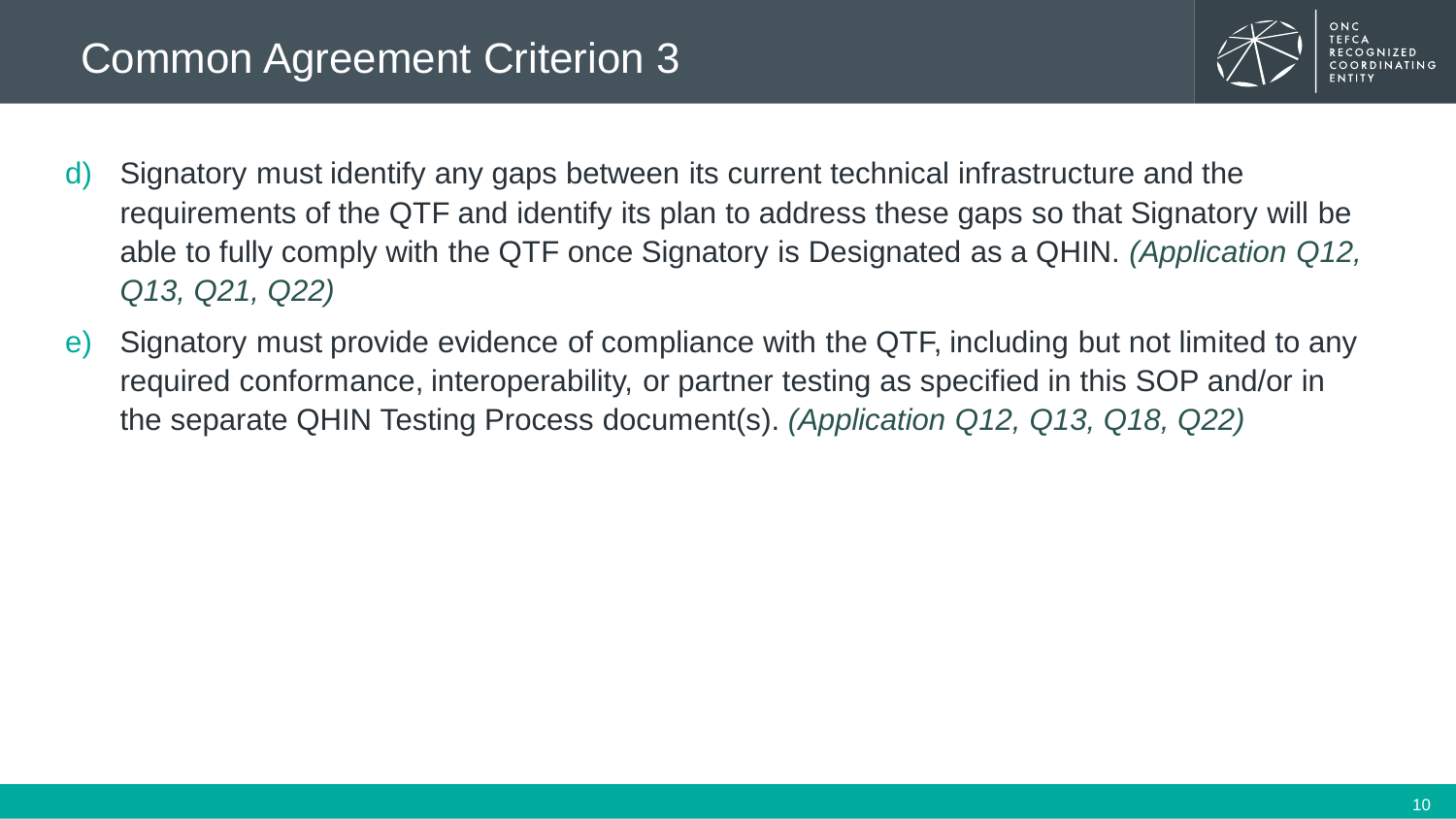

- **4. "Signatory must demonstrate that it has in place, at the time of its application to be Designated, the organizational infrastructure and legal authority to comply with the obligations of the Common Agreement and a functioning system to govern its Health Information Network. In addition, Signatory must demonstrate it has the resources and infrastructure to support a reliable and trusted network. The specific, required means to demonstrate this are set forth in an SOP."** 
	- a) Signatory must have network governance. This governance must include the following:
		- i. Network governance must include representatives of entities that participate in Signatory's network. Signatory must describe the eligibility criteria for becoming a representative in its network governance, including any criteria related to ensuring the diversity of those participating in Signatory's network are represented. Signatory must provide the number (or range) of individuals that participate in the body responsible for its network governance, as well as their affiliations. *(Application Q6, Q11, Q14, Q15)*
		- ii. Network governance must provide for participation by network participants. The body responsible for network governance, which must include network participants, must have the ability to make decisions regarding Signatory's network. As an indicum of having representative and participatory network governance, Signatory must state the minimum frequency with which meetings of the governing body are required to take place (e.g., monthly, quarterly, etc.) and attest that these meetings are attended by the number of acting representatives necessary to establish a quorum. *(Application Q10, Q11, Q14, Q15)*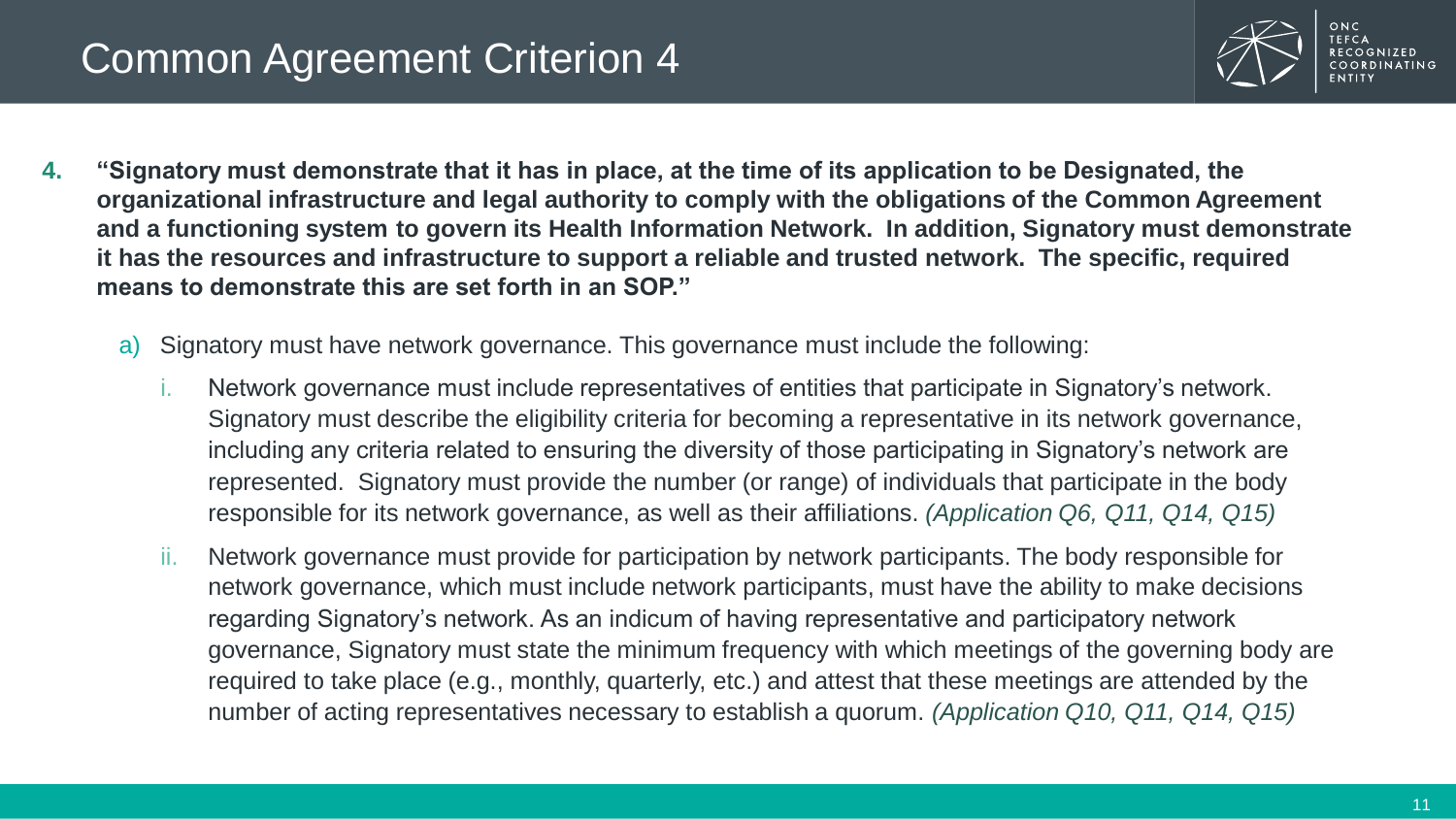

- iii. Network governance must be codified through written means. Signatory must provide a copy of the document(s) that memorialize(s) the body's authority to govern the network. *(Application Q10)*
- iv. The rules of network governance must be communicated to members of Signatory's network. Signatory must describe how network governance rules are communicated (e.g., via contract terms, policies, or some other written form?). *(Application Q14)*
- v. Network requirements must be enforced, including for onboarding entities to the network. Signatory must describe how Signatory evaluates organizations to decide that they have the necessary technical, legal, and operational capability to participate in Signatory's network. *(Application Q14)*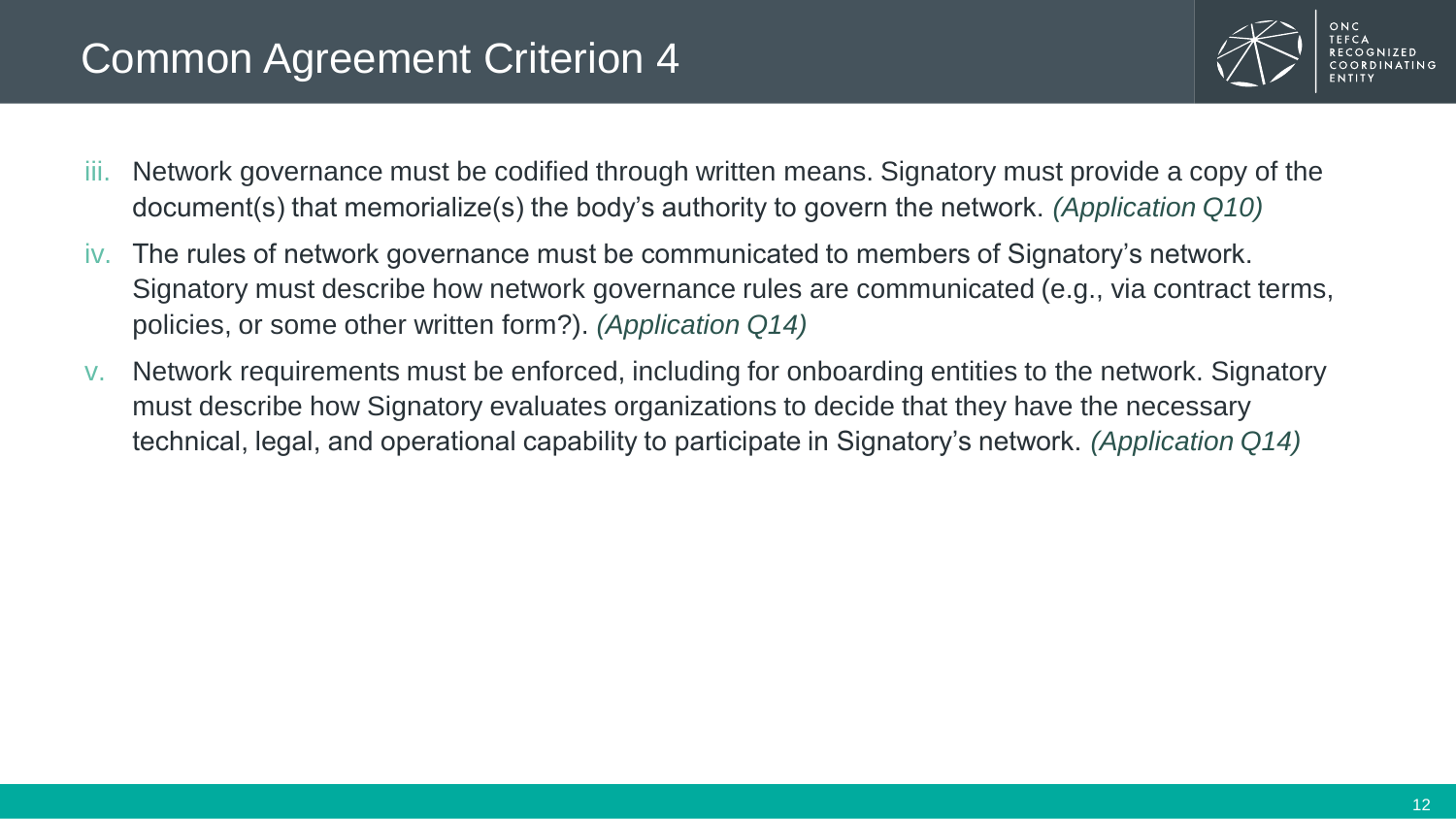

COORDINATING

- b. Signatory's network governance must include the following functions:
	- i. Oversight of the technical framework that enables the exchange of Required Information through its network. If Signatory uses a third-party technology vendor for its network, explain how Signatory conducts oversight of the third party and how Signatory will assure the third party's compliance with the Common Agreement and QTF. *(Application Q24)*
	- ii. Signatory must describe and demonstrate the legal means that it uses to enforce the policy, technical, and legal requirements of its network with its participants. If Signatory does not have a network legal agreement, the burden is on Signatory to demonstrate that it does have a legally enforceable approach. *(Application Q14 & Q17)*
	- iii. A formalized structure, resources, and controls to satisfy the privacy and security requirements of the Common Agreement and related SOPs, as well as evidence of compliance as specified in related SOPs. *(Application Q25-Q34)*
	- iv. A formalized process to advance cooperation or resolve disputes regarding use of Signatory's network. Signatory shall provide a detailed description of: (1) all disputes that have been processed through the dispute resolution process during the twenty-four (24) calendar months immediately preceding the submission of Signatory's application; (2) any disputes that are pending at the time Signatory submits its application; and (3) any legal claims filed during the twenty-four (24) calendar months immediately preceding the submission of Signatory's application that arose out of a dispute that was first brought to Signatory's dispute resolution process or that was permitted to bypass such process (e.g., a petition for injunctive relief), to the extent Signatory knows of any such legal claims. *(Application Q19)*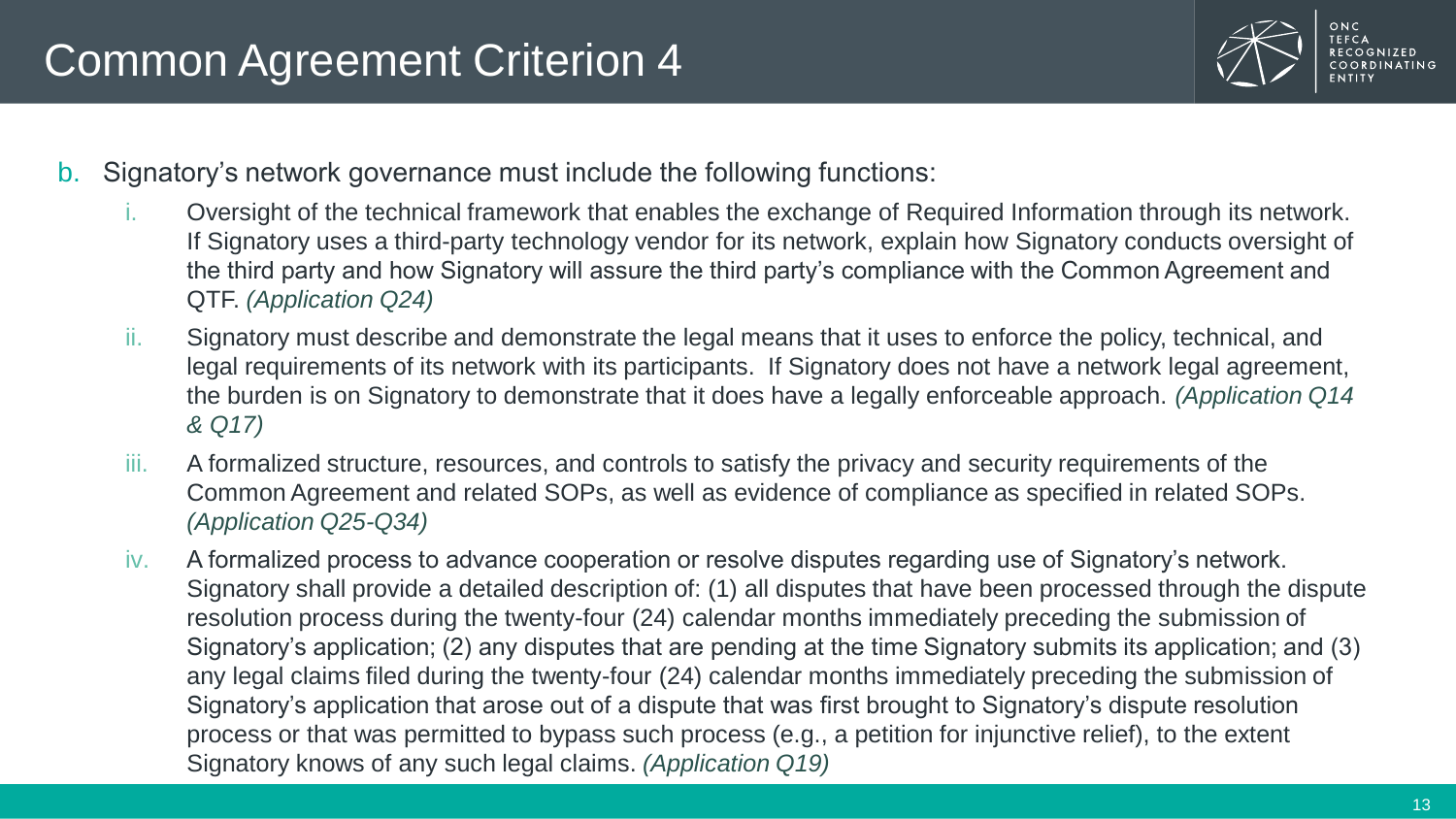

- v. A formalized process to manage any data breach involving Signatory's network. *(Application Q26)*
- vi. A formalized process to impose sanctions on any network participant that violates the rules of Signatory's network, including the suspension or termination of said participant's ability to use the network. *(Application Q14 & Q17)*
- vii. A formalized process to implement changes to any of the above. *(Application Q14, Q17)*
- c. Signatory must have the requisite financial and personnel resources to support its obligations as a QHIN. This includes but is not limited to the following:
	- Signatory shall provide an attestation of the organization's financial health to assure continuity of QHIN operations. This includes an attestation that Signatory has available a minimum amount of cash, or cash equivalents, and availability of borrowing arrangements (e.g., a line of credit) equal to 6 calendar months of operating reserves, as well as copies of its audited financials for the prior two years. *(Application Q3)*
	- ii. Signatory shall describe the organizational structure and personnel who support the QHIN, including how these individuals work with the network governing body. *(Application Q23)*
	- iii. Signatory shall provide evidence of one of the following: (1) a certificate of insurance demonstrating that Signatory has current cyber-liability coverage that meets the requirements set forth in the applicable SOP; (2) that Signatory has applied for cyber-liability coverage that meets the requirements set forth in the applicable SOP, including an attestation that Signatory will obtain the coverage prior to Signatory being Designated; or (3) available internal funds, separate from those attested to in 4(c)(i), to self-insure against a cyber-incident in at least the amount required by the applicable SOP. *(Application Q4)*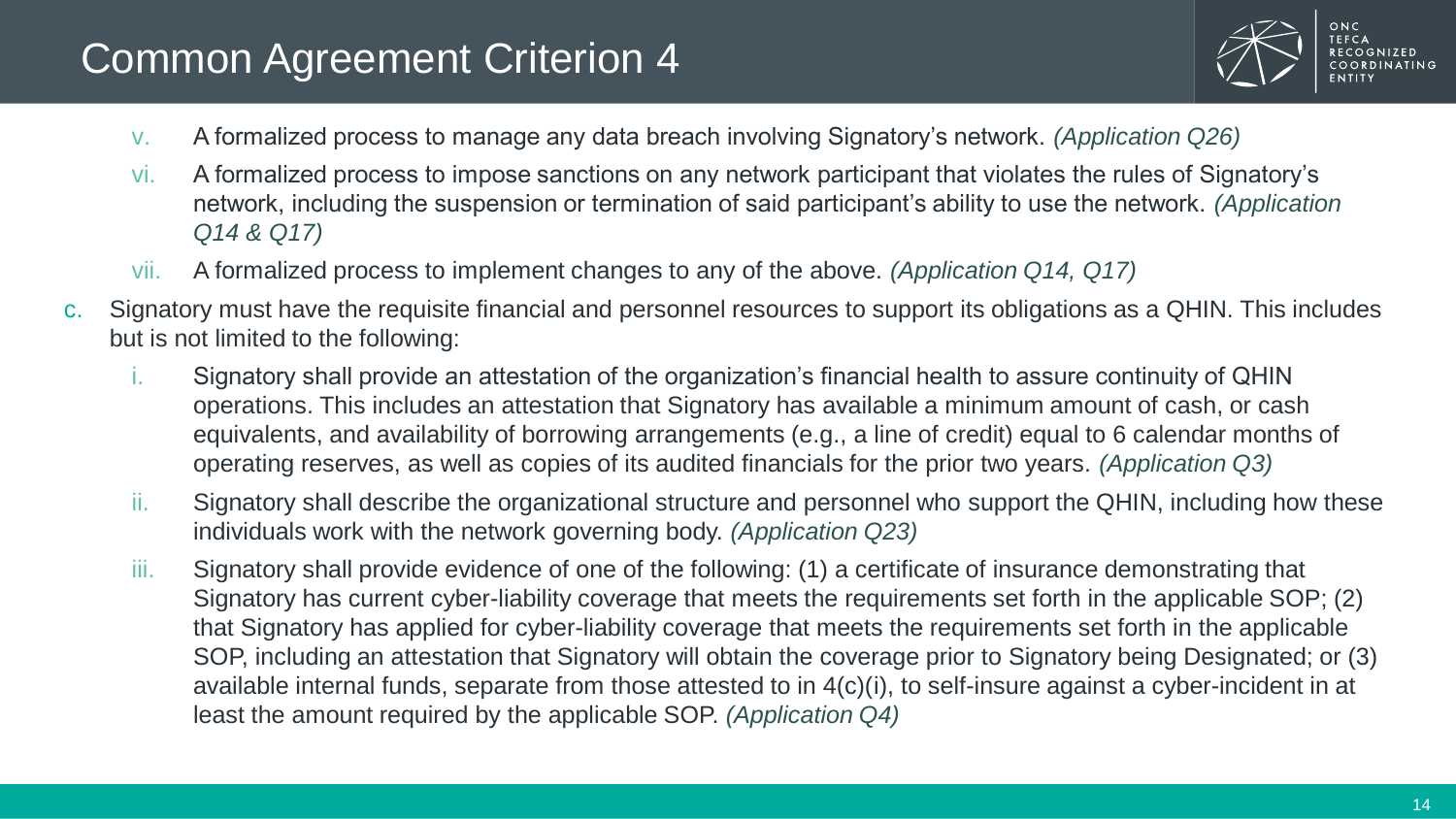

#### d. Security *(Application Q25-Q34)*

- i. Trusted Network. Signatory must provide evidence that it has been certified under a nationally recognized security framework from a list of pre-approved certifications/certifying bodies developed by the RCE, as required by the QHIN Security Requirements for the Protection of TI SOP. *(Application Q27)*
- ii. Chief Information Security Officer. Signatory must have a Chief Information Security Officer and provide evidence that the CISO has executive-level responsibility for overseeing the security of Signatory's network. *(Application Q33)*

Signatory must provide detailed information about any HIPAA reportable breaches of ePHI over the past 3 years, including the nature of the breach, the number of individuals affected by the breach, the remediation measures undertaken by Signatory, and the amount of any fines or penalties. *(Application Q26)*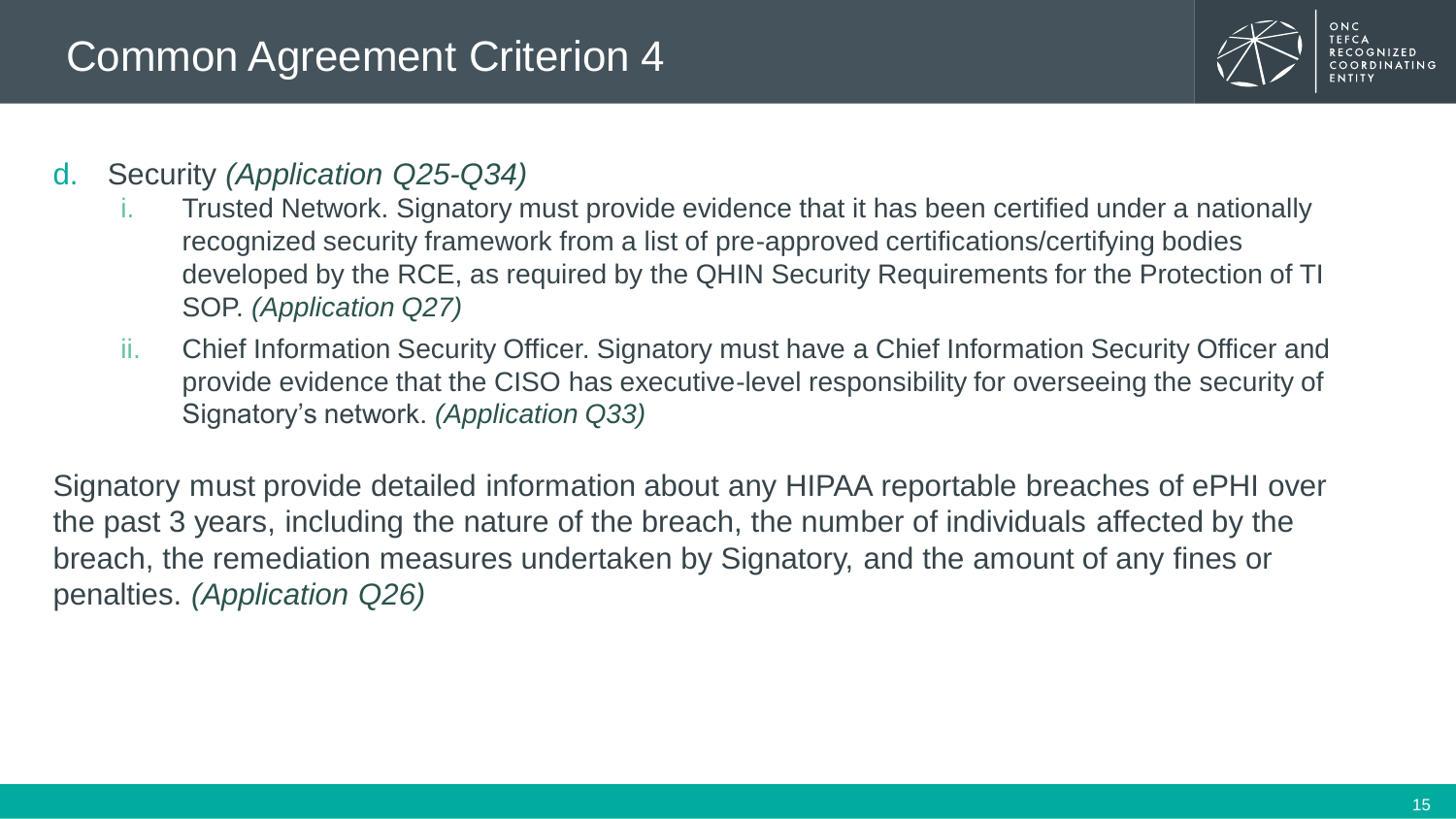

ONC<br>TEFCA **RECOGNIZED** COORDINATING **FNTITY** 

# Section II: Application Process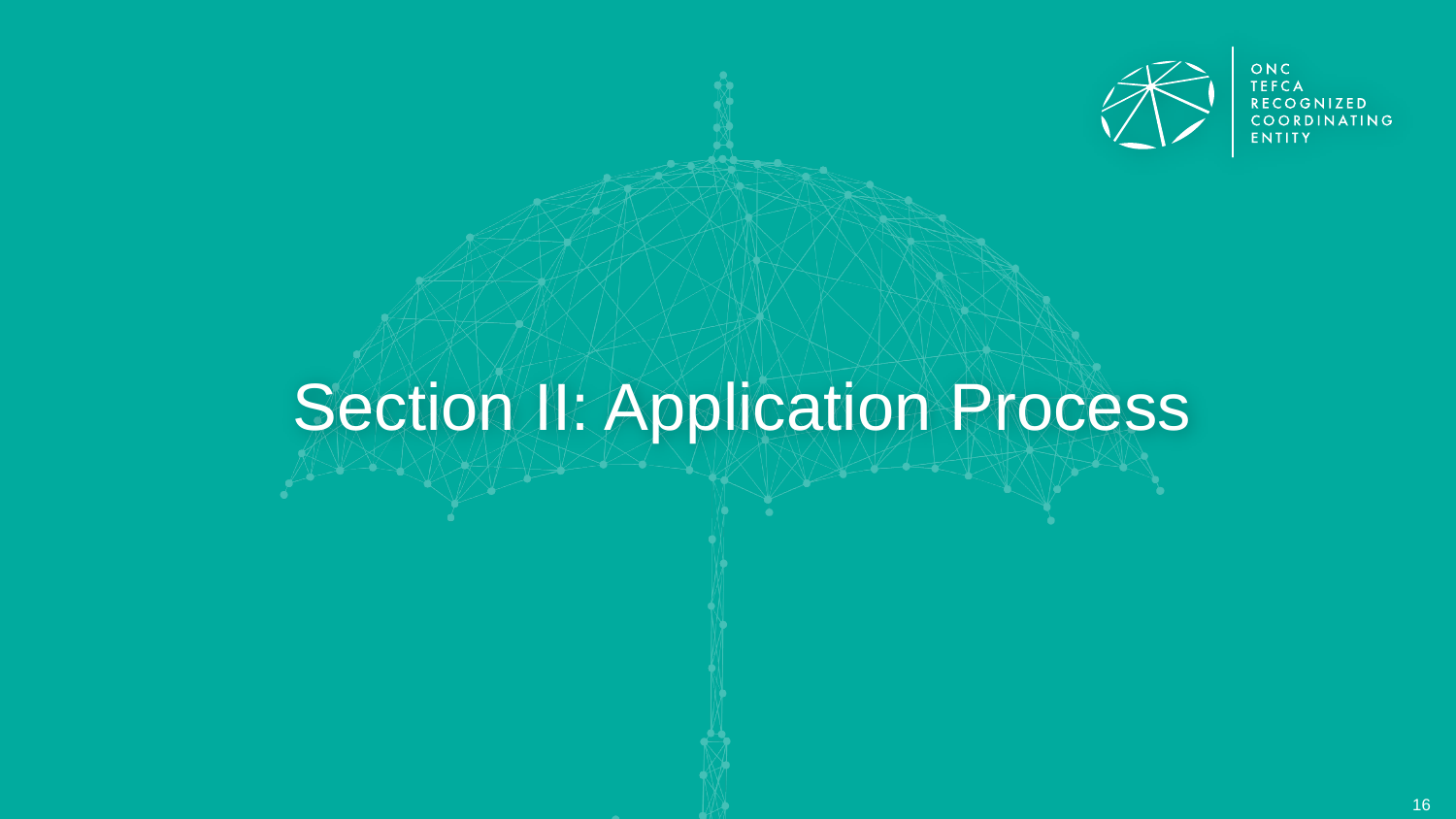#### QHIN Application Process



ONC **TEFCA RECOGNIZED** COORDINATING **FNTITY** 

#### **Pre-application Activities**







**QHIN onboarding**





Prospective QHIN reviews the Common Agreement, QTF, and SOPs.

Prospective QHIN participates in educational sessions.

Prospective QHIN signs the Common Agreement and submits QHIN Application package.

The RCE makes an eligibility determination.

If application is accepted, prospective QHIN begins the QHIN onboarding process, including pre-production testing.

If all requirements are met, RCE countersigns the Common Agreement and designates the applicant as a QHIN.

RCE provides written notice to both the applicant and ONC.

QHIN is added to RCE Directory and undergoes production connectivity validation.

**All relevant materials and resources will be available at [www.RCE.SequoiaProject.org.](http://www.rce.sequoiaproject.org/)**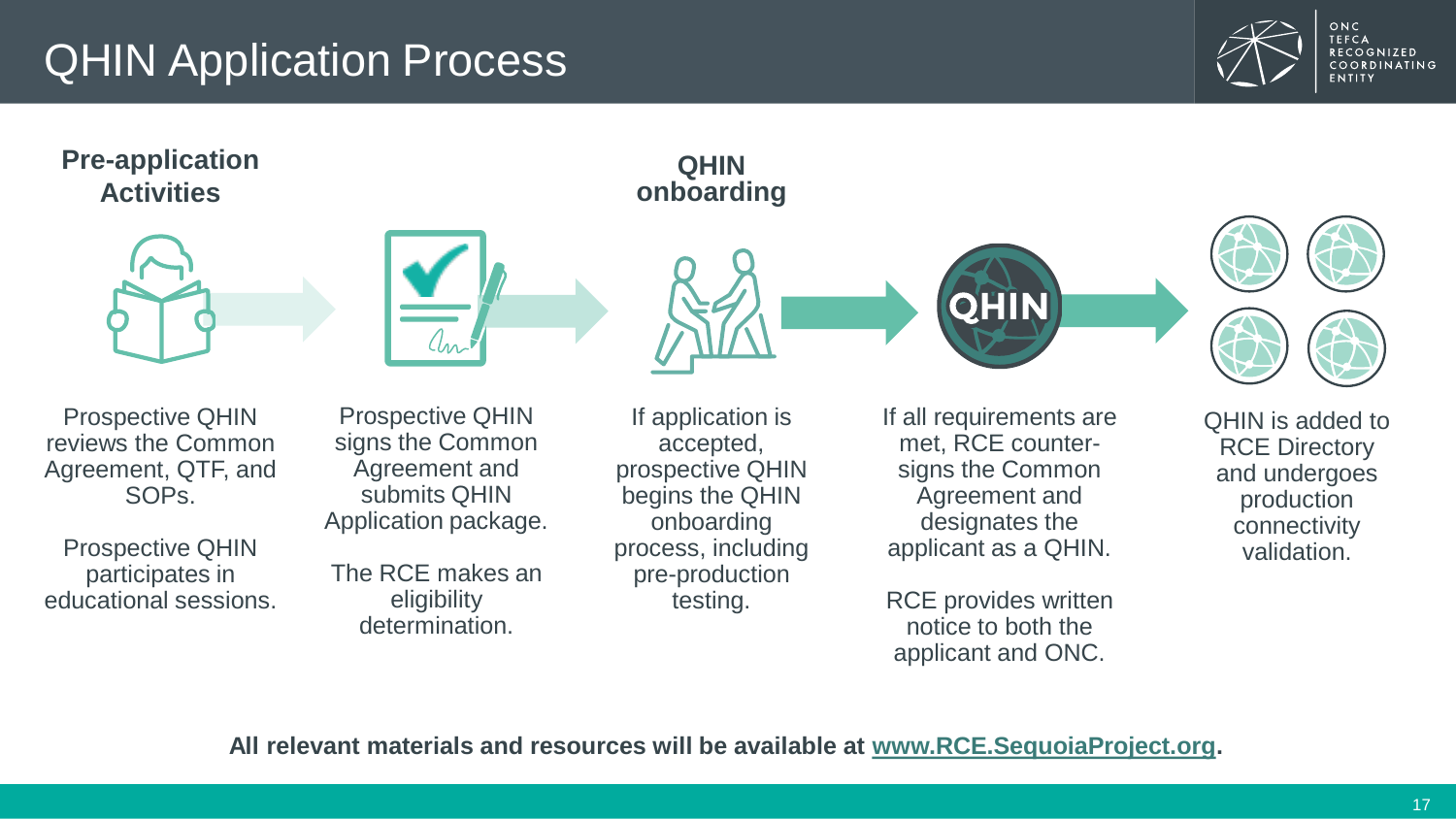# Beginning the Application Process



- The entity seeking to be Designated as a QHIN must inform the RCE of its intent to apply by submitting written communication to **QHINApplications@sequoiaproject.org or via other appropriate method advertised by the RCE (e.g., web portal).**
- The RCE will provide the entity with the Onboarding process documents to become a QHIN and schedule a virtual consultation with the entity to review the Eligibility Requirements, Onboarding process documents, and answer any clarifying questions.
- The Onboarding process documents that the RCE provides to the entity shall be the following: (1) this Onboarding & Designation SOP, (2) a copy of the Common Agreement for signature, and (3) QHIN Application. The Common Agreement and QHIN Application are to be completed and returned in their entirety to the RCE representative for review.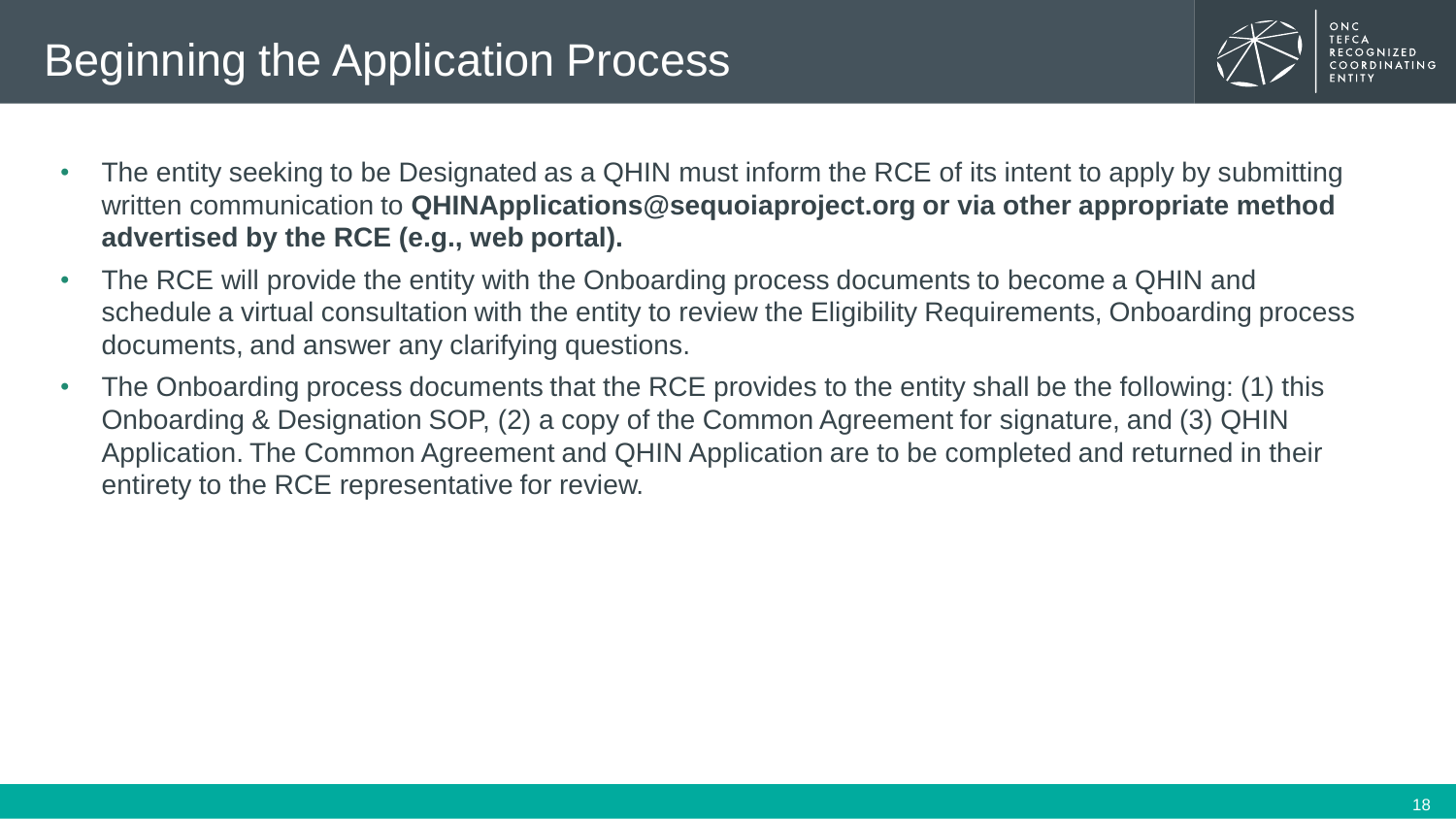# RCE Review of Applications for Completeness



- Upon receipt of an application, the RCE will review the application to determine if the applicant has responded to all of the application's questions and provided supporting documents.
- If the application is not complete, **the RCE will notify the applicant within thirty (30) calendar days of receipt of the application what information is required to make the application complete**. The RCE may extend this time period.
- Once the RCE has determined that the application is complete**, the RCE will notify the applicant in writing that its application has been accepted for review.** 
	- » The acceptance of an application for review does not mean that the applicant will be Designated as a QHIN; the applicant must demonstrate that it meets all of the requirements to be Designated as a QHIN.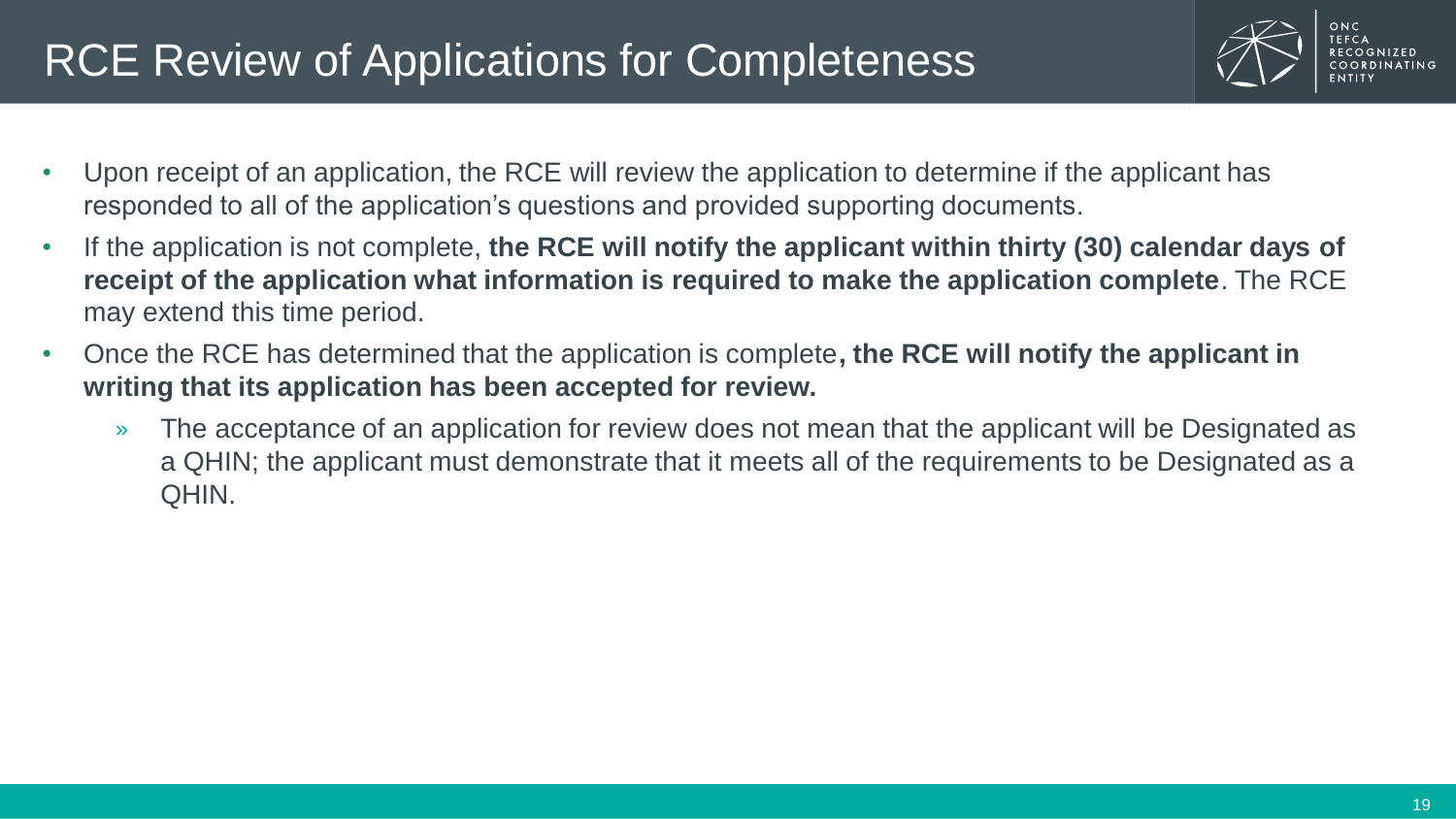### RCE Review of Complete Applications



- Once the RCE determines that the application is complete, it will begin its review of the application to determine whether the applicant meets the Eligibility Criteria to be Designated as a QHIN.
- The RCE will complete its review **within sixty (60) calendar days** of notifying the applicant that its application is "complete."
	- » The RCE may extend this time period.
- The RCE may contact the applicant with questions as the RCE reviews the application.
	- » The applicant will have **ten (10) business days to respond with answers to questions** from the RCE. It is important that the applicant respond to the RCE promptly so that the RCE can complete its review within the sixty- (60-) calendar day timeframe.
	- » **If the applicant fails to respond with satisfactory answers to the RCE's questions within ten (10) business days, then the application shall be deemed to have been withdrawn by the applicant without any further action by the RCE.** The effect of this withdrawal is to end all review by the RCE.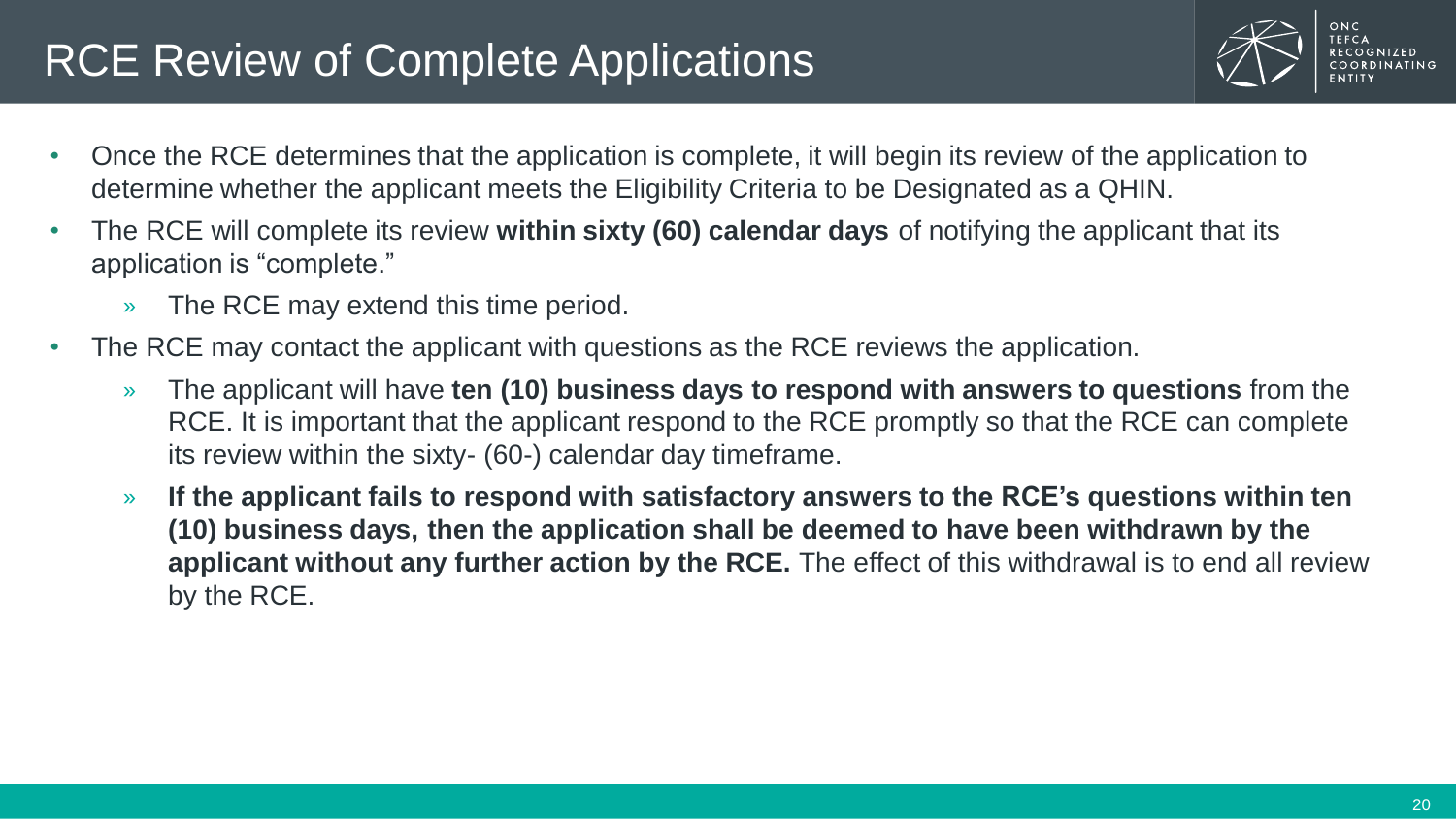# RCE Review of Complete Applications



- If an application is deemed to have been withdrawn, the applicant can reapply **no sooner than six (6) calendar months after the date on which its previous application was submitted**  with a new application that includes all required information and that specifically addresses the question(s) to which the applicant previously failed to respond and an explanation as to why no response was previously provided within the required timeframe.
	- » The RCE will review a re-application solely on the basis of what is included in the reapplication; the applicant cannot rely upon information or documents that were previously submitted to the RCE.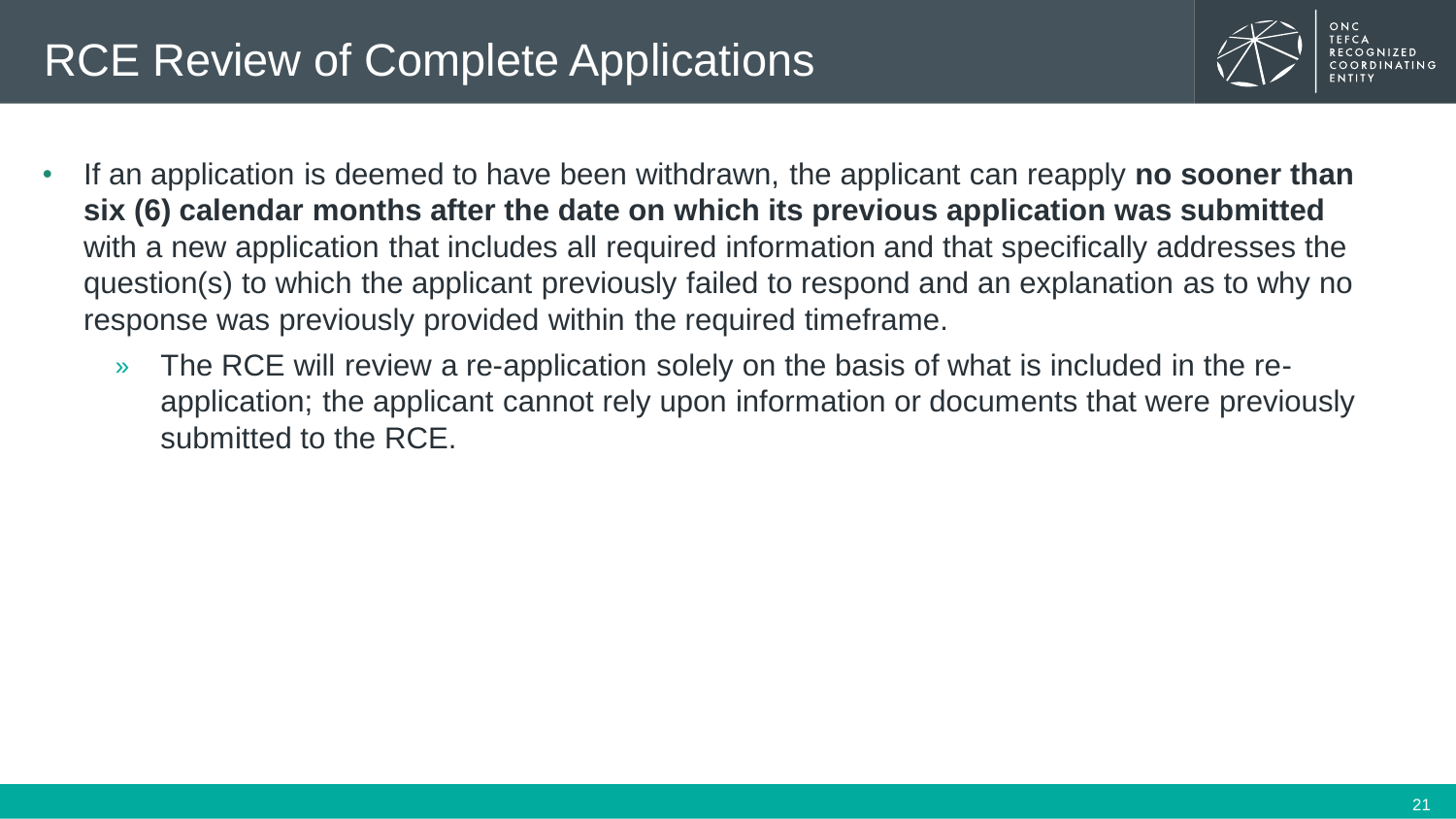## RCE Review of Complete Applications



- The application contains several different sections that require the applicant to demonstrate its ability to comply with the different Eligibility Criteria. The RCE will have different sections of the application reviewed by different RCE team members depending upon each team member's expertise.
	- » During the review of the application by the team members, if the RCE determines that the applicant has failed to demonstrate that it satisfies any Eligibility Criterion or other requirement, the RCE will stop its review and deny the application.
- If the RCE denies an application, it will notify the applicant of the denial and will identify why the application was denied. Applicants should understand that there may be additional failures to comply that the RCE has not yet identified at the time that it identifies non-compliance and denies the application.
	- » Due to limited resources, the RCE is not in a position to review an application once the RCE has determined that the application should be denied. If an application is denied, the applicant has two options: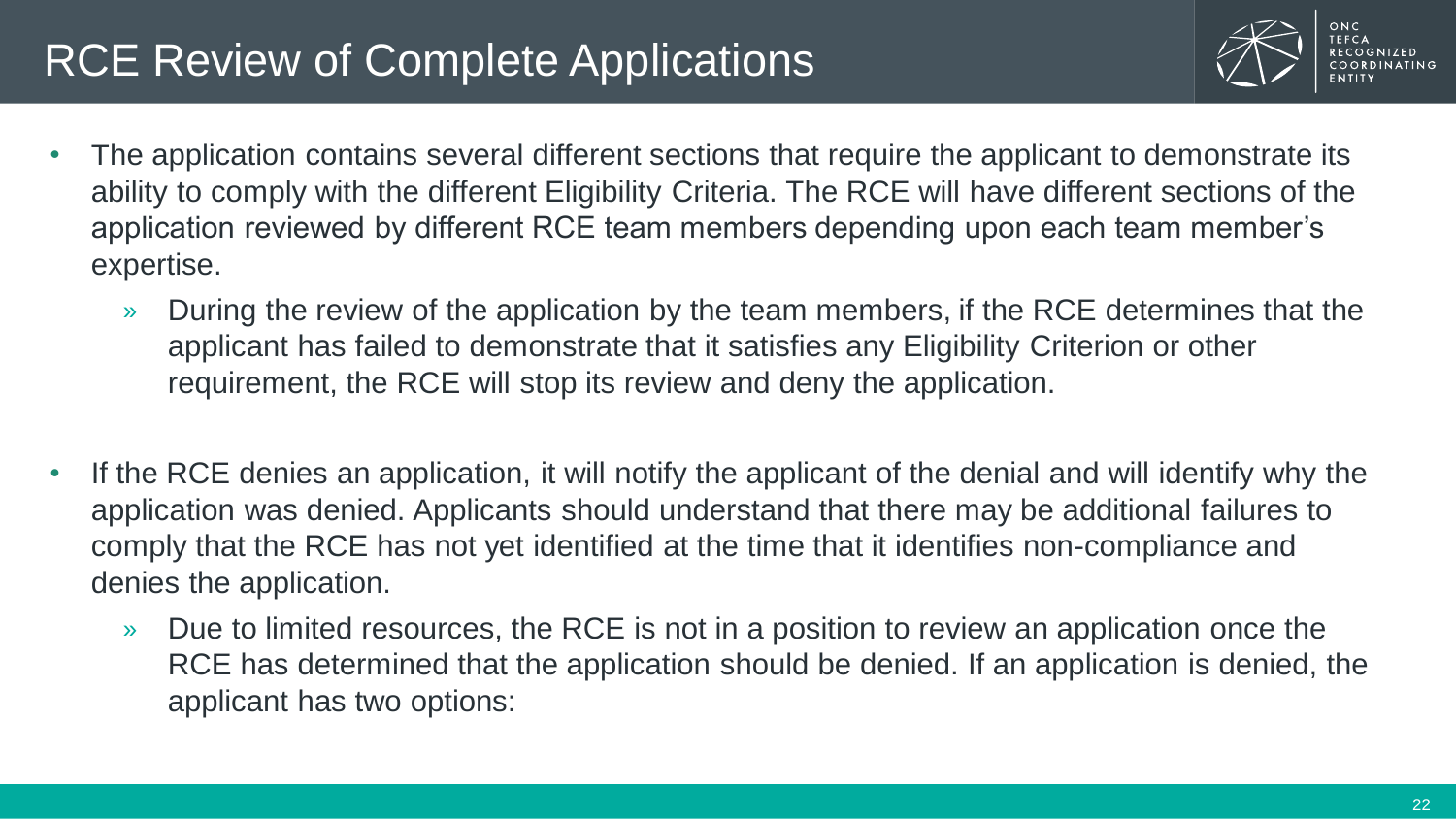# Re-application and Appeal of Denial



- **Re-application: If an application is denied, the applicant can reapply six (6) calendar months after the date shown on the notice of denial** with a new application that includes all required information and that specifically addresses the deficiencies noted as the basis for denial of the applicant's previous application.
	- » The applicant must make it very clear in its reapplication how it has addressed the reason(s) for denial that the RCE listed in its notice of denial for the first application. The RCE will review a re-application solely on the basis of what is included in the re-application; the applicant cannot rely upon information or documents that were previously submitted to the RCE.
- **Appeal of denial**: An applicant may appeal the denial of its application **only** for one or more of the following reasons:
	- » The reason(s) for denial identified by the RCE is/are objectively incorrect due to an inadvertent error(s) by the RCE;
	- » The RCE failed to follow the procedures set forth in this SOP, and this failure materially interfered with the applicant's ability to demonstrate that the applicant does satisfy the Eligibility Criteria. This would include, by way of example only, if the RCE failed to provide applicant with ten (10) business days to respond to questions from the RCE;
	- » There is reasonable evidence that the RCE has not applied the Eligibility Criteria in a consistent manner across all applicants;
	- » There is evidence that the RCE discriminated against the applicant in the RCE's review of the application;
	- » The RCE based its denial on something other than the Eligibility Criteria or other requirements imposed on QHINs by the Common Agreement, SOPs, or the QTF.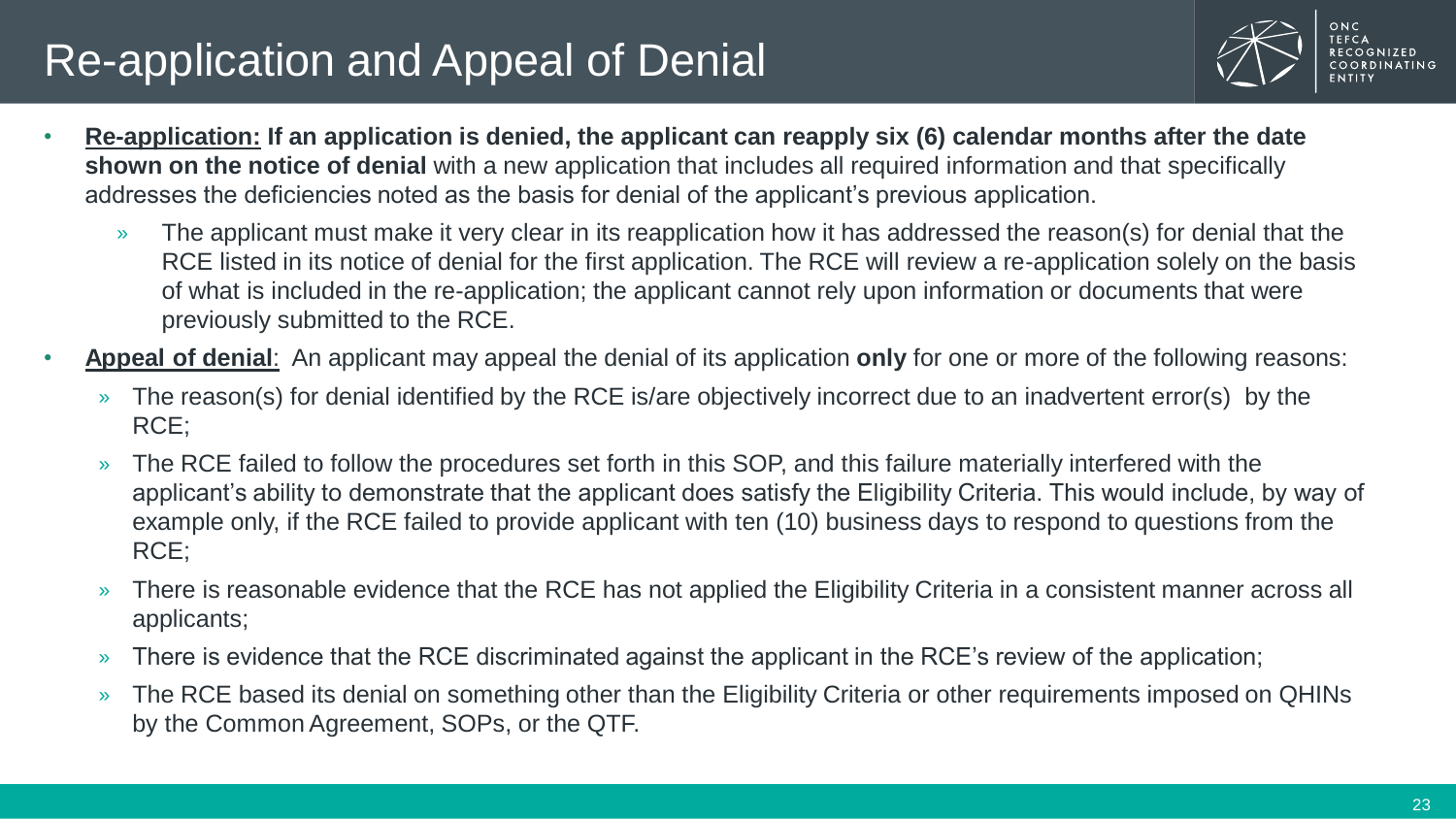## Appeal of Denial



- If an applicant wishes to appeal the denial of its application, the applicant must file with the RCE **a written appeal within fifteen (15) business days of the date shown on the notice of denial**.
	- » The appeal must set forth which of the **five grounds** for appeal the applicant is asserting and the evidence or information that the applicant is relying upon to support these grounds.
	- » The appeal must be signed by an executive, officer, or director of the applicant who has the express authority to legally bind the applicant.
	- » The RCE will review the appeal and prepare a **summary of the appeal allegations within fifteen (15) business days of receiving the appeal from the applicant**.
	- » The RCE will brief the Governing Council or the Transitional Council by providing it with a copy of the summary of the appeal, unless the appeal occurs prior to the formation of the Transitional Council.
		- This summary will be labeled as confidential and shall not be further disclosed by any member of the Governing Council or the Transitional Council unless specifically directed to do so by the RCE.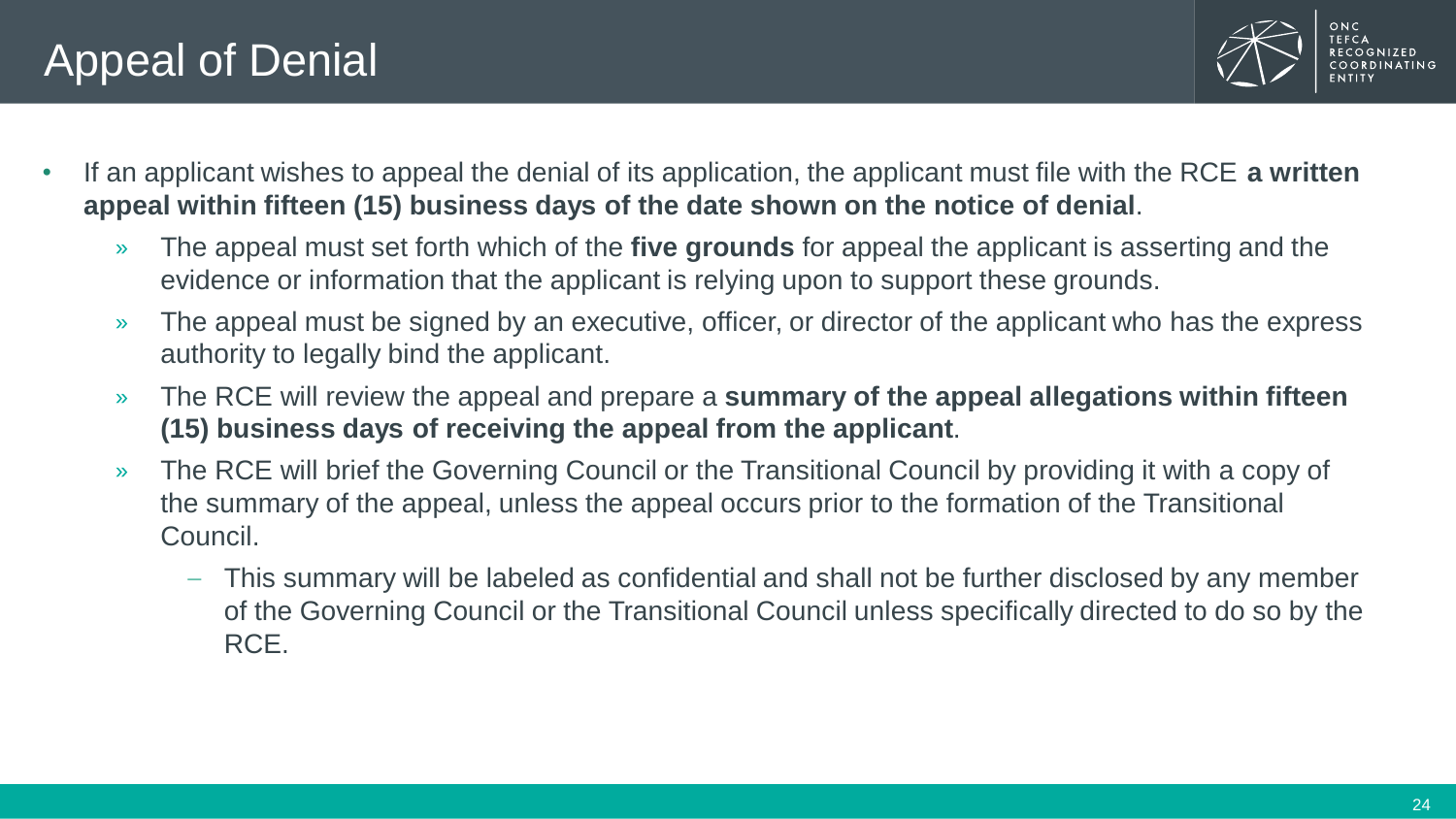

- The RCE will seek input from the Governing Council or the Transitional Council about the merits of the appeal unless the appeal occurs prior to the formation of the Transitional Council.
	- » The RCE will determine what input to seek and how best to obtain this input, but neither the Governing Council nor the Transitional Council will actually vote on the merits of any appeal.
	- » The RCE will inform ONC that an appeal has been filed and share the summary with ONC on a confidential basis.
	- » The RCE will consider any input that ONC provides on the merits of the appeal, but the decision on any appeal will be made by the RCE.
	- » In the event an applicant appeals a denial prior to the formation of the Transitional Council, the RCE will inform ONC that an appeal has been filed and share the summary with ONC on a confidential basis.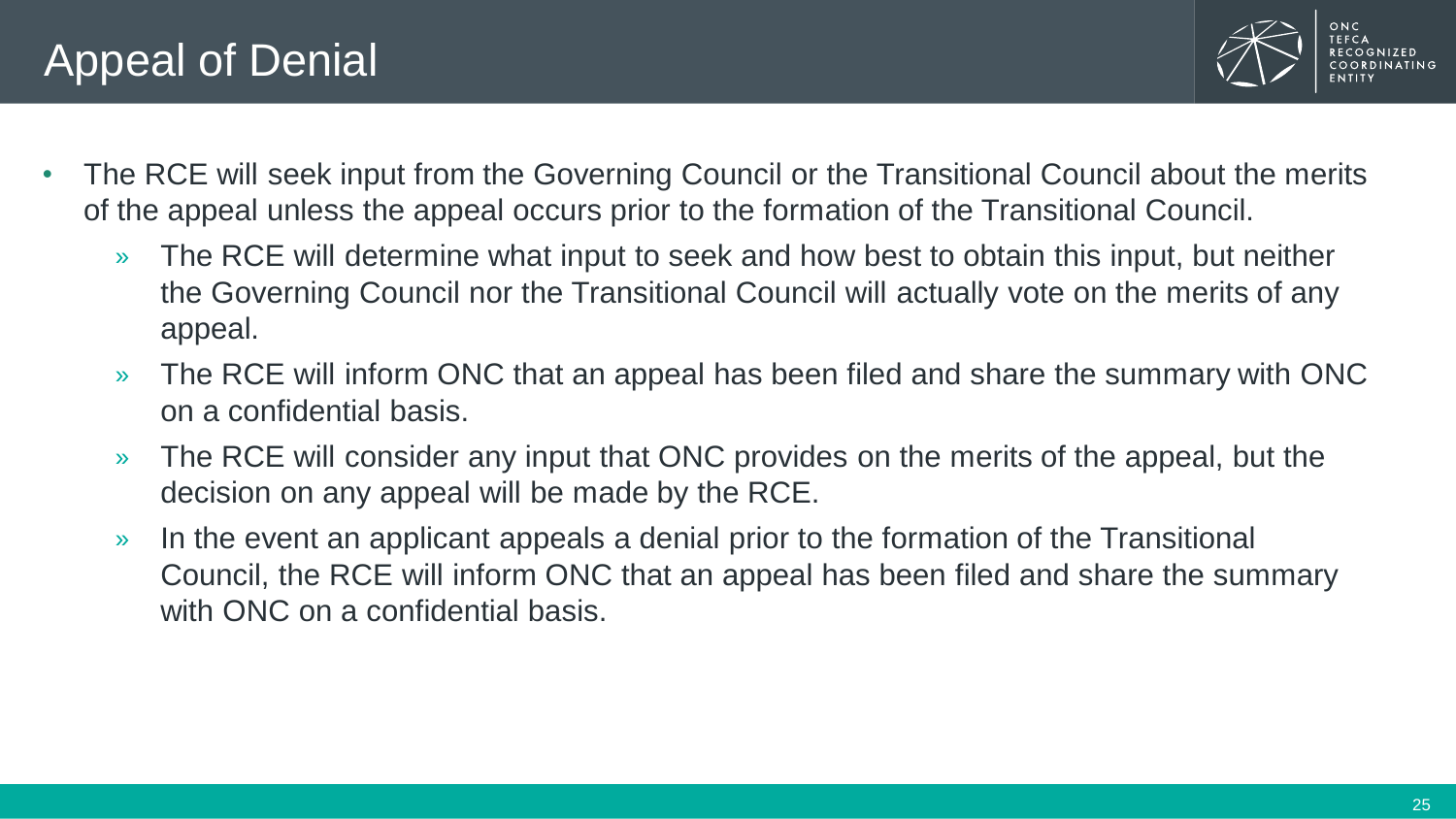

- The RCE will **make a decision on the appeal within seventy (70) calendar days of the appeal** being filed with the RCE. The RCE may extend this time period.
- The RCE can deny the appeal or grant the appeal.
	- » The decision of the RCE is final, subject to Signatory's right to escalate certain Disputes to ONC, as set forth in Section 15.6.1 of the Common Agreement, and the ONC's right to review the RCE's conduct, as set forth in Section 3.1 of the Common Agreement.
	- » **If the RCE denies the appeal, the applicant cannot file a new application to be Designated as a QHIN until six (6) calendar months after the date of the denial of the appeal** unless, subject to Section 15.6.1 or Section 3.1 of the Common Agreement, ONC specifies a shorter timeframe.
	- » Any new application must address how the applicant has addressed the reason(s) that applicant's application was previously denied. If the RCE grants the appeal, then the applicant shall be allowed to proceed to the next step in the Onboarding process as set forth in this SOP.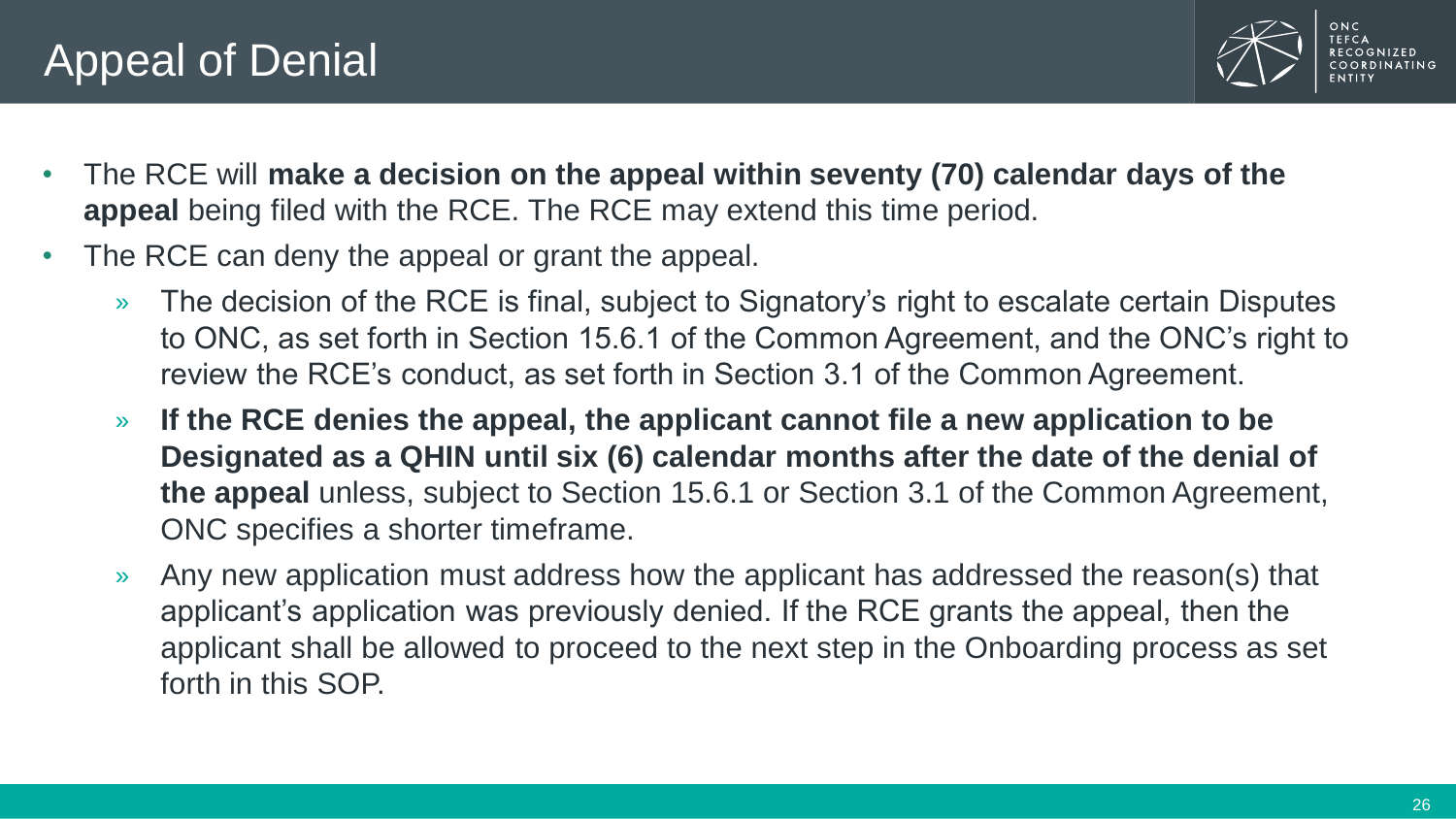### Assertion of Compliance



- By applying to be Designated as a QHIN and beginning the technical testing process outlined in the next section, the applicant asserts that the system or systems used are compliant with the technical specifications outlined in the QTF.
- Applicants must register for the testing platform identified in Section III of this SOP and should successfully pass testing via that platform prior to submitting their application.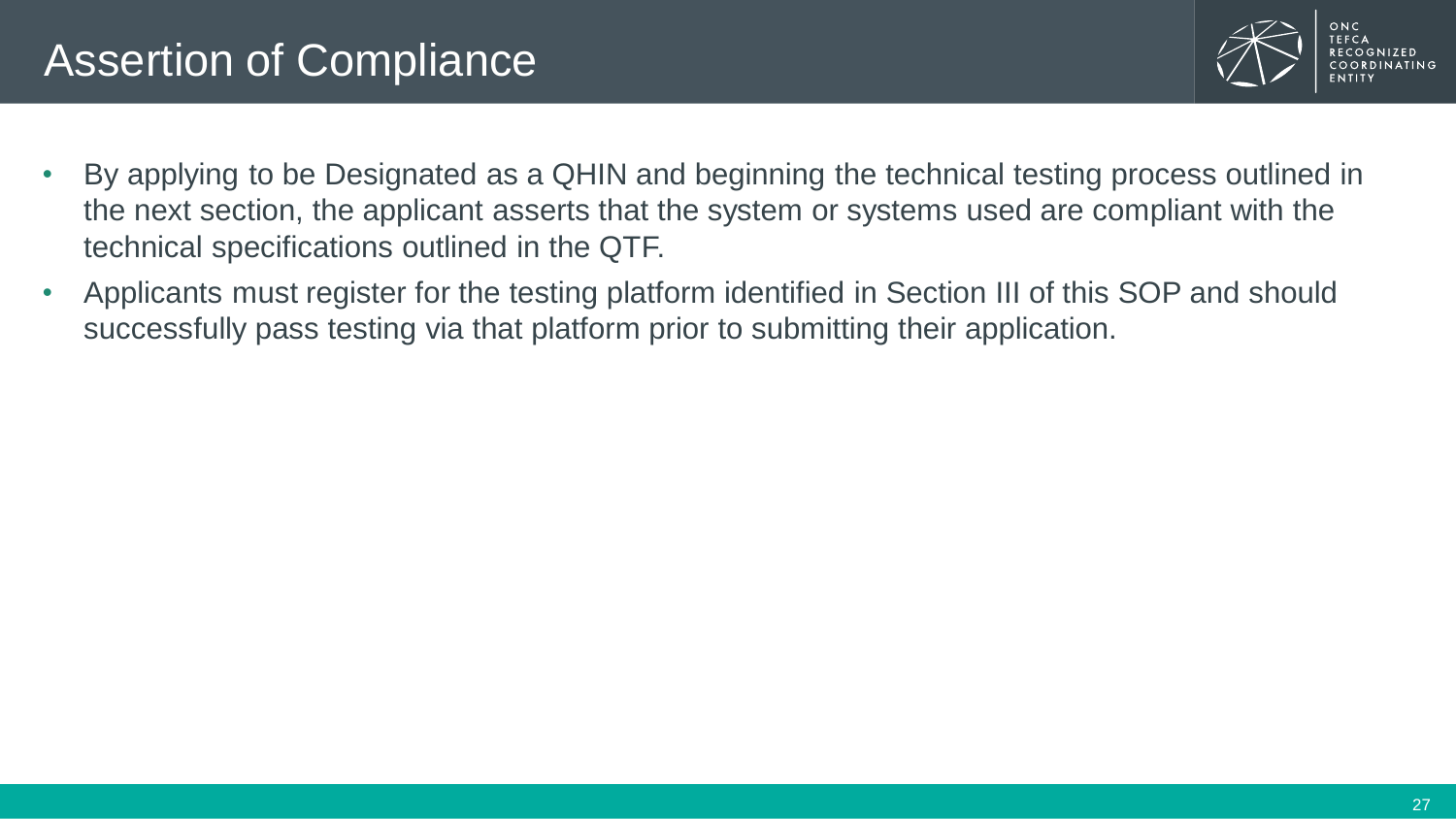

ONC **TEFCA RECOGNIZED** OORDINATING

# Section III: Pre-Production Testing Process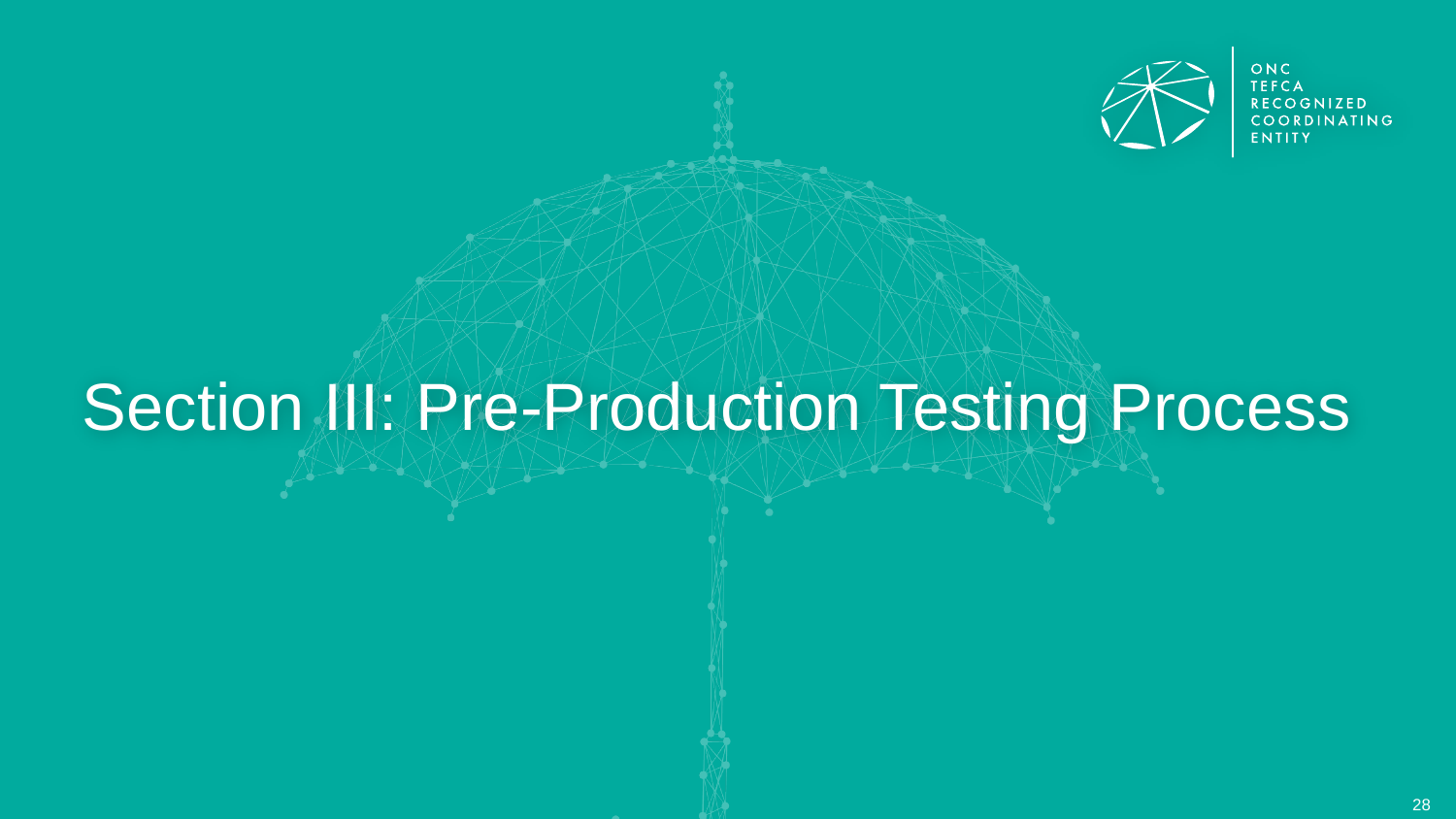# **Onboarding Process and Testing Overview**



**TFFCA** COORDINATING

- **QHIN Onboarding**
	- » Onboarding begins when a prospective QHIN has signed the CA and received approval of their QHIN Application.
- **QHIN Onboarding Process**
	- » During the Onboarding Process, the applicant will have regular check-ins with its RCE contact to denote the progress on any outstanding requirements and coordination of technical testing.
- **Testing Overview**
	- » This section outlines the steps that prospective QHINs must take in order to demonstrate that their network can connect to those of other QHINs.
	- » The testing and connectivity validation approach outlined in these sections relies on QHINs serving as testing and validation partners for prospective QHINs. All QHINs have an obligation to serve as testing and validation partners at the request of other QHINs or the RCE on behalf of other QHINs or applicants. QHINs and applicants are strongly encouraged to coordinate with one another to distribute the effort of serving as testing and validation partners among the community of QHINs and applicants.
	- » As detailed below, prospective QHINs will be required to complete:
		- 1- Conformance Testing Process
		- 2- Non-Production Partner Testing
		- 3- Production Connectivity Validation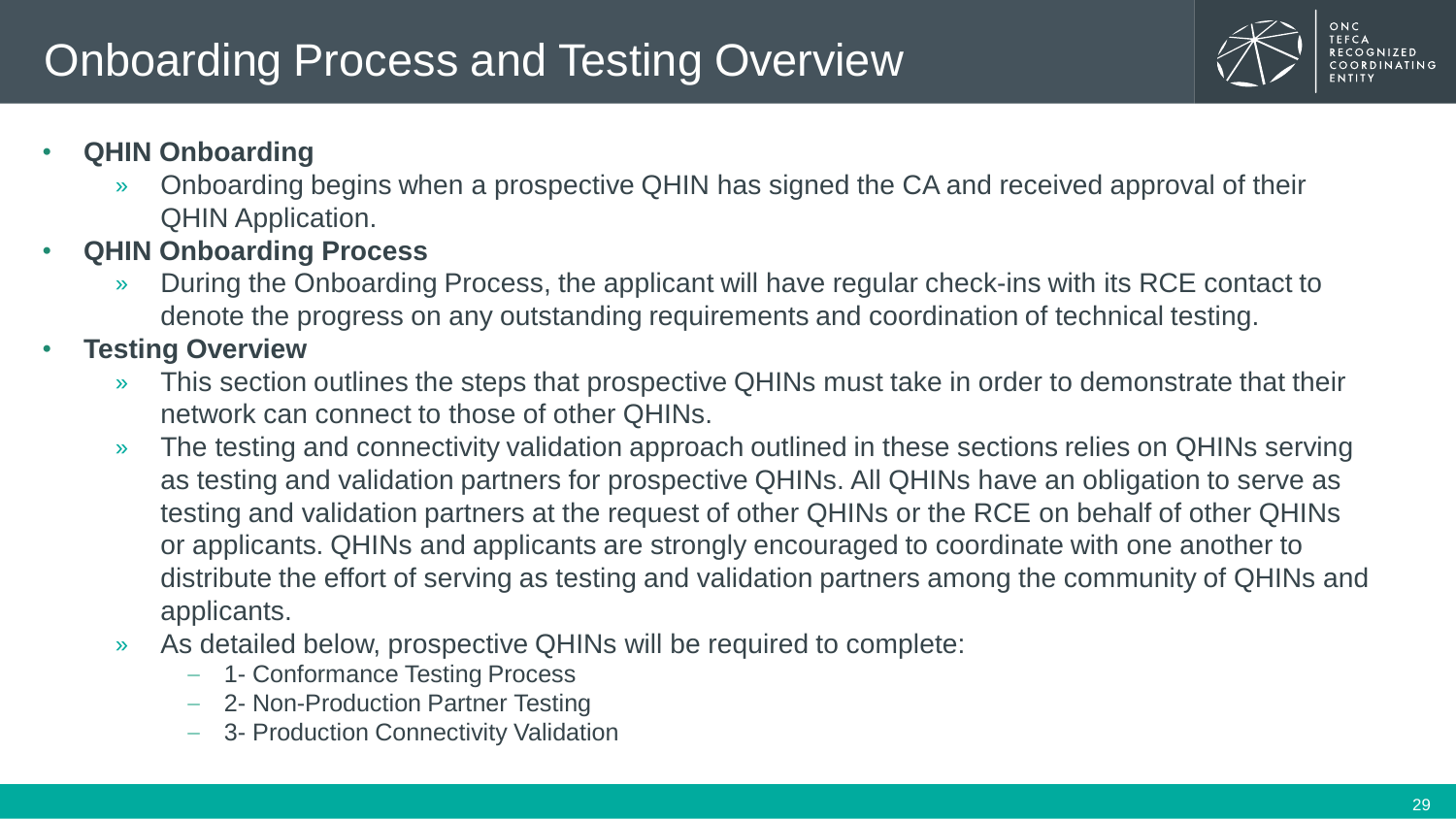#### Pre-Production Testing Timeline



- An applicant must successfully complete the Conformance Testing Process and the Non-Production Partner Testing (collectively, "Pre-Production Testing") **within twelve (12) calendar months** of approval of its application by the RCE.
	- » If the applicant fails to do so, the applicant will not be Designated, **unless the applicant provides the RCE with factual and verifiable information that supports providing the applicant with additional time to complete the testing on the basis of relevant testing circumstances that render it impossible for the applicant to complete testing within the twelve- (12-) calendar month timeframe through no fault of the applicant, AND the RCE agrees to grant applicant an extension.**
	- » The RCE is under **no obligation to provide an applicant with additional time beyond twelve (12) calendar months. Neither the applicant's non-Designation for failure to complete Pre-Production Testing within twelve (12) calendar months nor the RCE's denial of a request for an extension are appealable.** The applicant is responsible for keeping the RCE informed about any material developments that may delay the applicant from completing testing.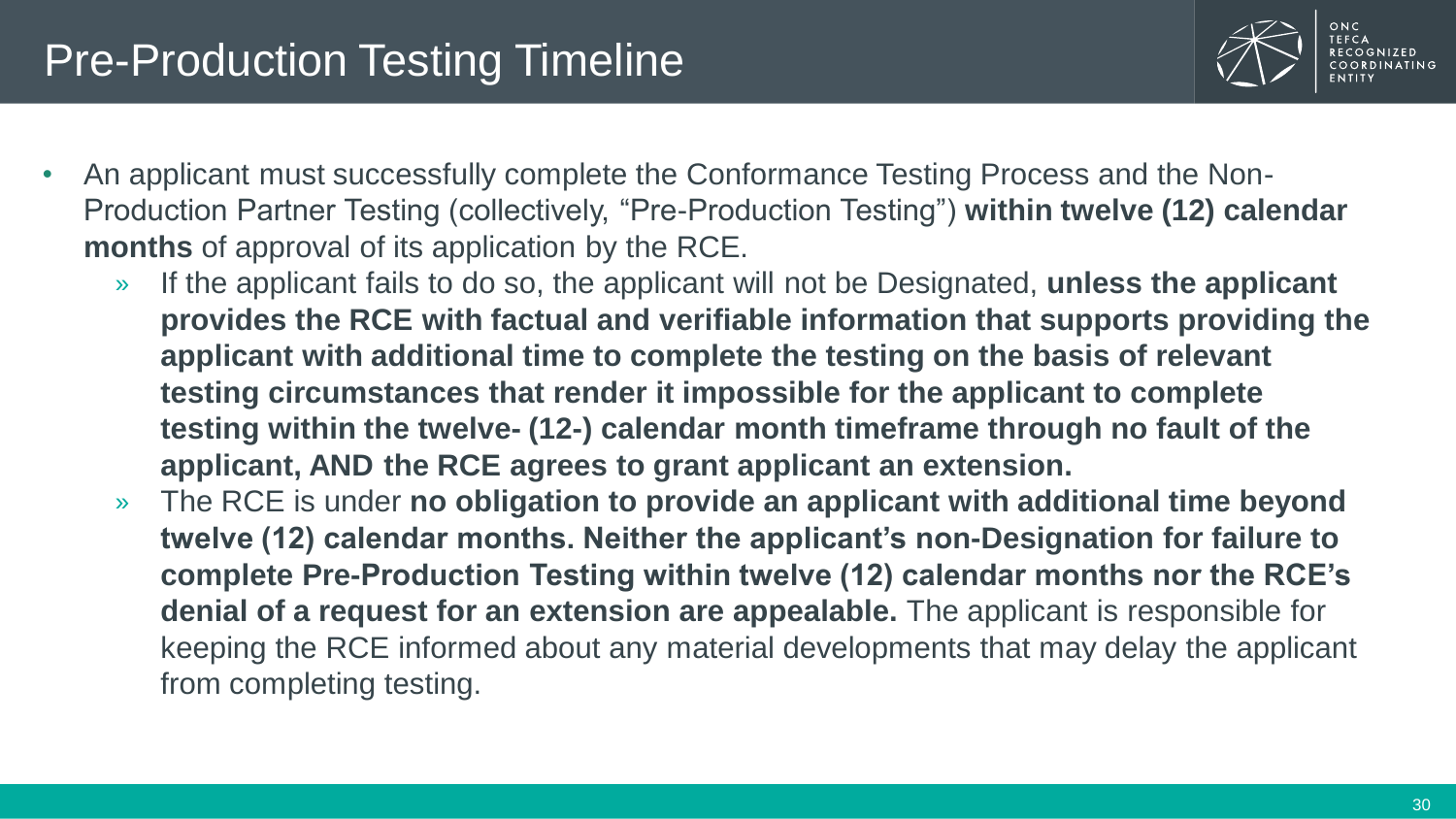#### **Pre-Production Testing Timeline**



- An applicant that **fails to complete Pre-Production Testing within twelve (12) calendar months or within the timeframe of any extension granted by the RCE will receive a written Designation** determination from the RCE notifying the applicant that it is **not** Designated as a QHIN.
	- » An applicant that receives a determination that it has been denied Designation **cannot file a new application to be Designated as a QHIN until twelve (12) calendar months** after the date of the Designation determination. If an applicant is denied on the basis of its failure to complete Pre-Production Testing within the required timeframe and decides to later re-apply, the applicant must submit with its new application clear evidence that it has addressed the reason(s) the applicant was unable to successfully complete these testing phases following its previous application.
	- » The RCE will review a re-application solely on the basis of what is included in the reapplication; the applicant cannot rely upon information or documents that were previously submitted to the RCE.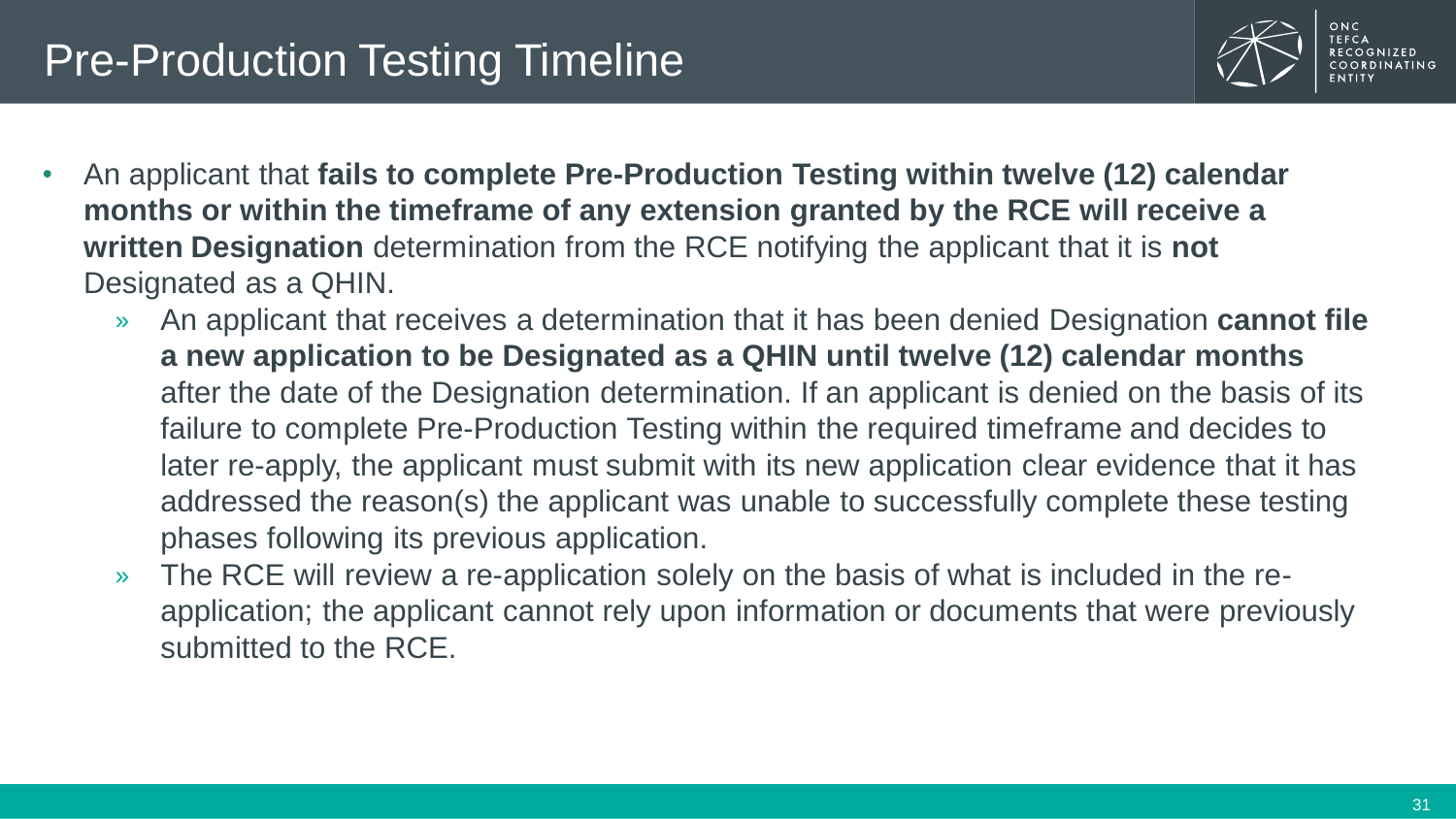

- This section describes the scope, approach, and testing process for verifying that an applicant complies with the QTF requirements, which are defined in the QHIN Testing Process documents.
	- » The Conformance Testing Process is intended to be a largely automated process augmented by minimal manual review to verify conformance of systems and technology used by applicants. The process will leverage an automated **testing environment known as the Sequoia Interoperability Testing Platform ("ITP").** The ITP environment automates the tests and enables applicants and vendors to conduct practice testing on a self-service basis, with real-time feedback regarding issues of non-conformance.
- To begin the Conformance Testing Process, **applicants must submit a testing application package**, which denotes specific configuration information required to onboard the system under test to the Sequoia ITP and information related to users who need to have accounts provisioned to access the tooling. Testing is self-service and is facilitated by the applicant.
	- » Once testing is completed, the RCE will complete any manual testing required to verify all test results and generate a final test report. Systems that successfully complete the program and pass all testing will be eligible to continue the Onboarding process for the specific version of the system that was validated.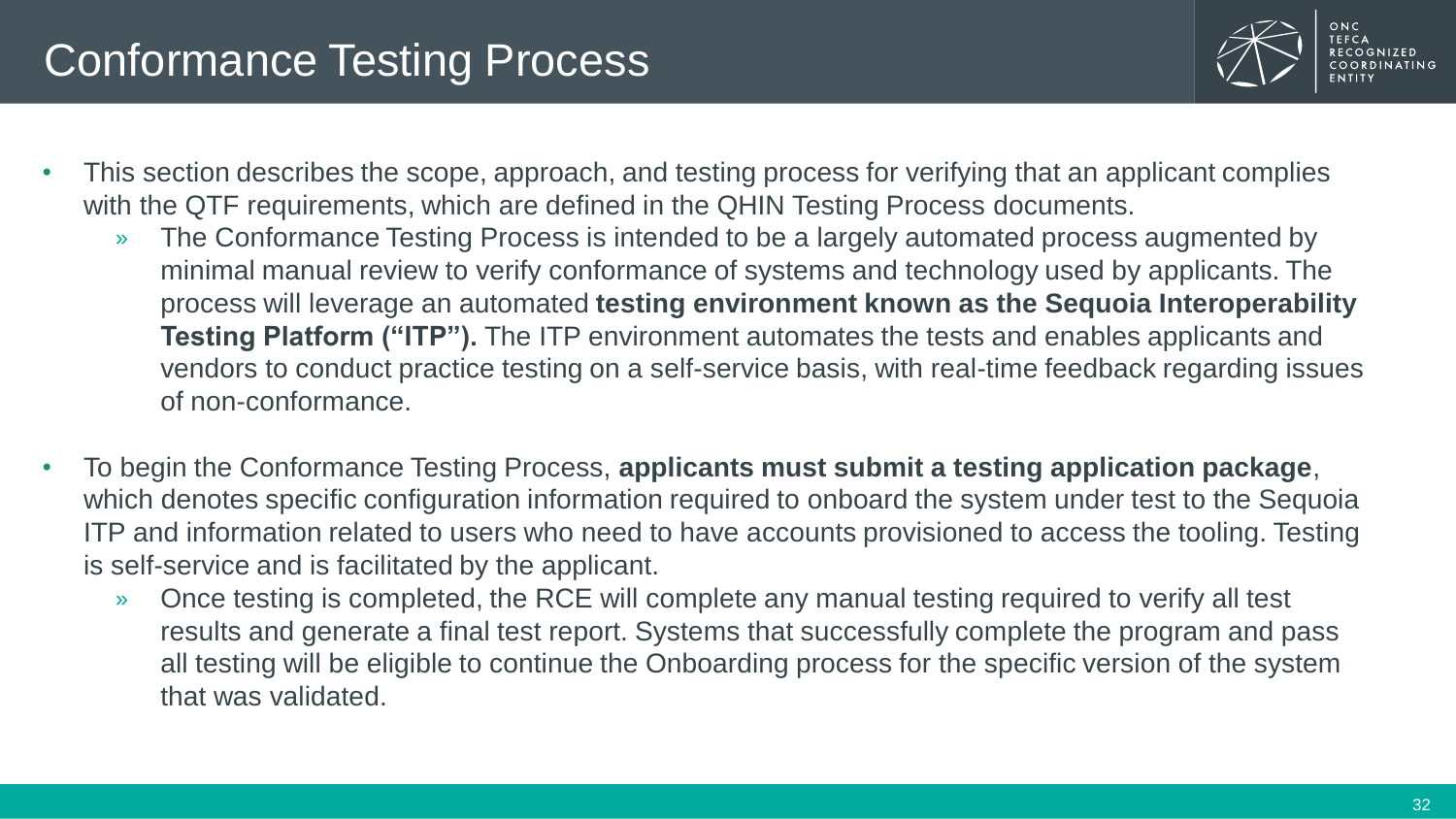#### Non-Production Partner Testing



- Prior to implementing production connectivity, **each prospective QHIN will complete a series of nonproduction tests against the test instances of other QHIN gateways ("Test Ecosystem").** The Test Ecosystem will include an RCE Directory instance with which QHINs and prospective QHINs can interact to obtain and update test gateway information. Test Ecosystem gateways and transactions will be secured using valid, non-production RCE certificates.
- Prospective QHINs are responsible for conducting partner tests with all other QHINs.
- The non-production partner tests will consist of successfully completing each of the required transactions.
- Test partners must NOT report success until each transaction has been completed and data returned to the other party in that transaction. Specifically, for QHIN Query transactions, matching patients must be found, at least one document must be available, and one or more documents must be retrieved. Data should be coordinated among the test partners such that patient matching is successful. For QHIN Message Delivery, a successful acknowledgement must be received from the responding QHIN.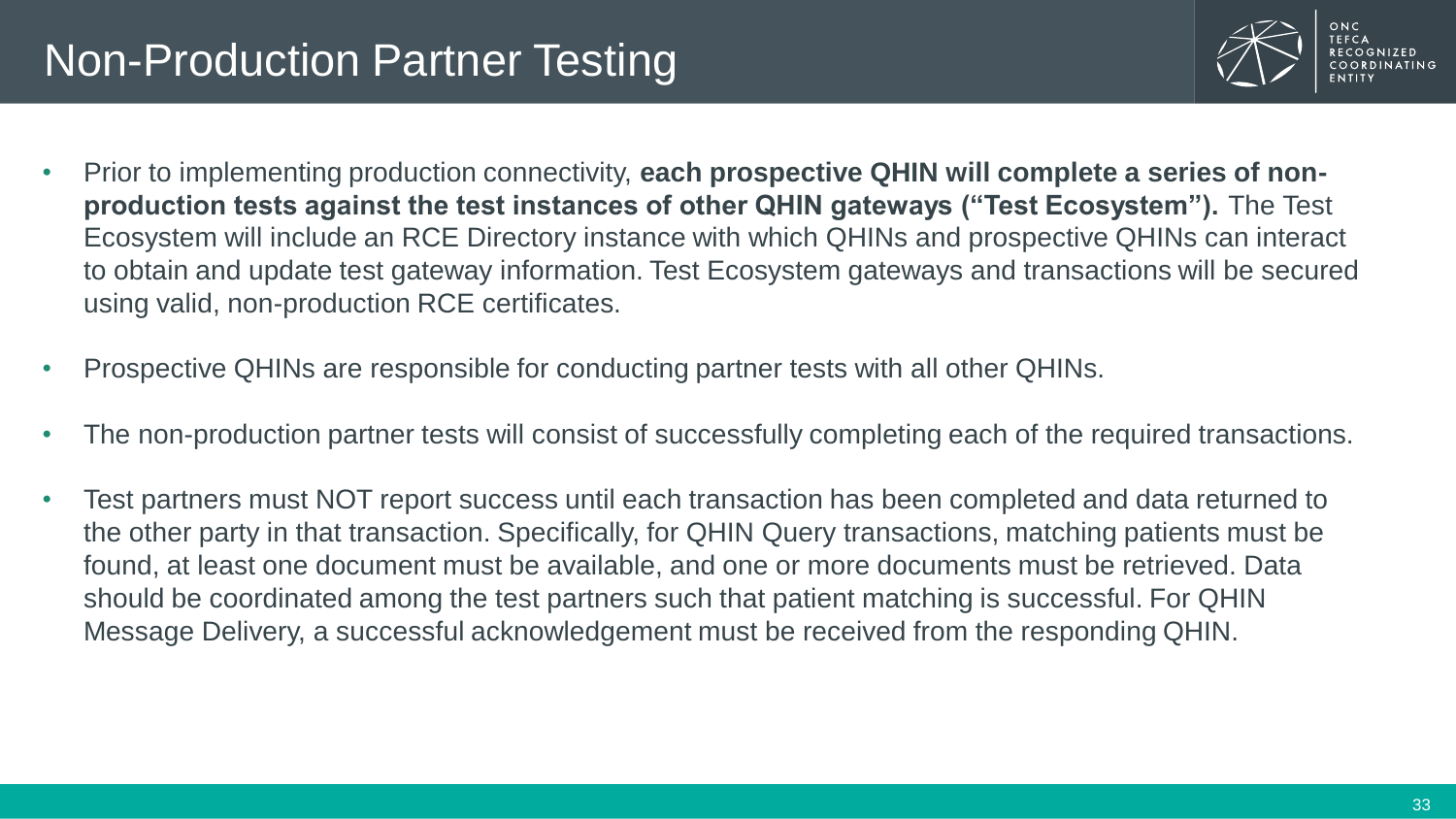#### Non-Production Partner Testing



- **Prospective QHINs are required to achieve 100% transaction success with all inproduction QHINs participating in the Test Ecosystem.** The RCE recognizes that for the initial group of QHIN applicants, there will not be any in-production QHINs against which an applicant can test. **For this initial group of applicants only, each applicant is required to achieve 100% transaction success with at least one other QHIN applicant**. After the initial group of QHINs are Designated by the RCE, these QHINs will be the in-production QHINs for purposes of the testing requirement of achieving 100% transaction success.
	- » Once an applicant is Designated, it must assist future QHIN applicants with their testing by maintaining a suitable test environment as further described below.
- QHINs that have received an RCE Directory Read/Write API key are required to add an entry into the Non-Production Test Ecosystem Directory that is available for testing at any time. QHINs are required to maintain entries in this directory that reasonably represent their production environment. QHINs MAY add additional entries to the Test Ecosystem Directory beyond the minimal list if they so choose.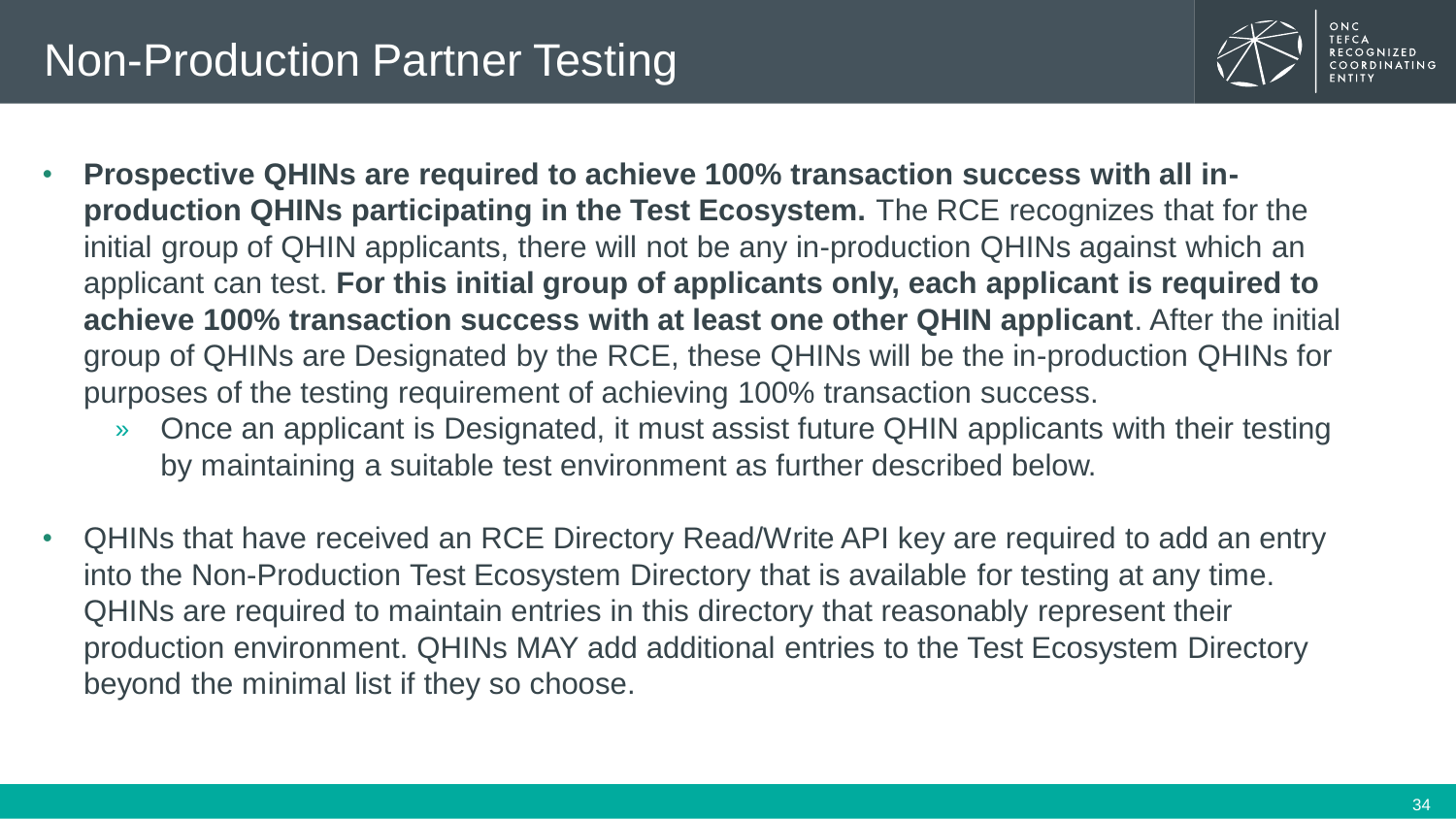#### Non-Production Partner Testing



- Entries in the Test Ecosystem Directory, and the gateway(s) behind them, should behave substantially similarly to the production environment without access to Production data. Specifically, test partners should expect that the same query that yielded a successful test with entries in the Test Ecosystem Directory would yield a non-errored query response in production. These test entries must ONLY return information consisting of synthetic patient data, including demographics and retrievable files.
	- » **No production clinical data should be available via gateways published in the Test Ecosystem Directory.** QHINs MUST ensure that their test gateway is active and ready to reply to test queries. Failure to repair these test entries in a timely manner may result in punitive actions from the RCE which may include, but are not limited to, a denial of access to the RCE Directory read/write privileges.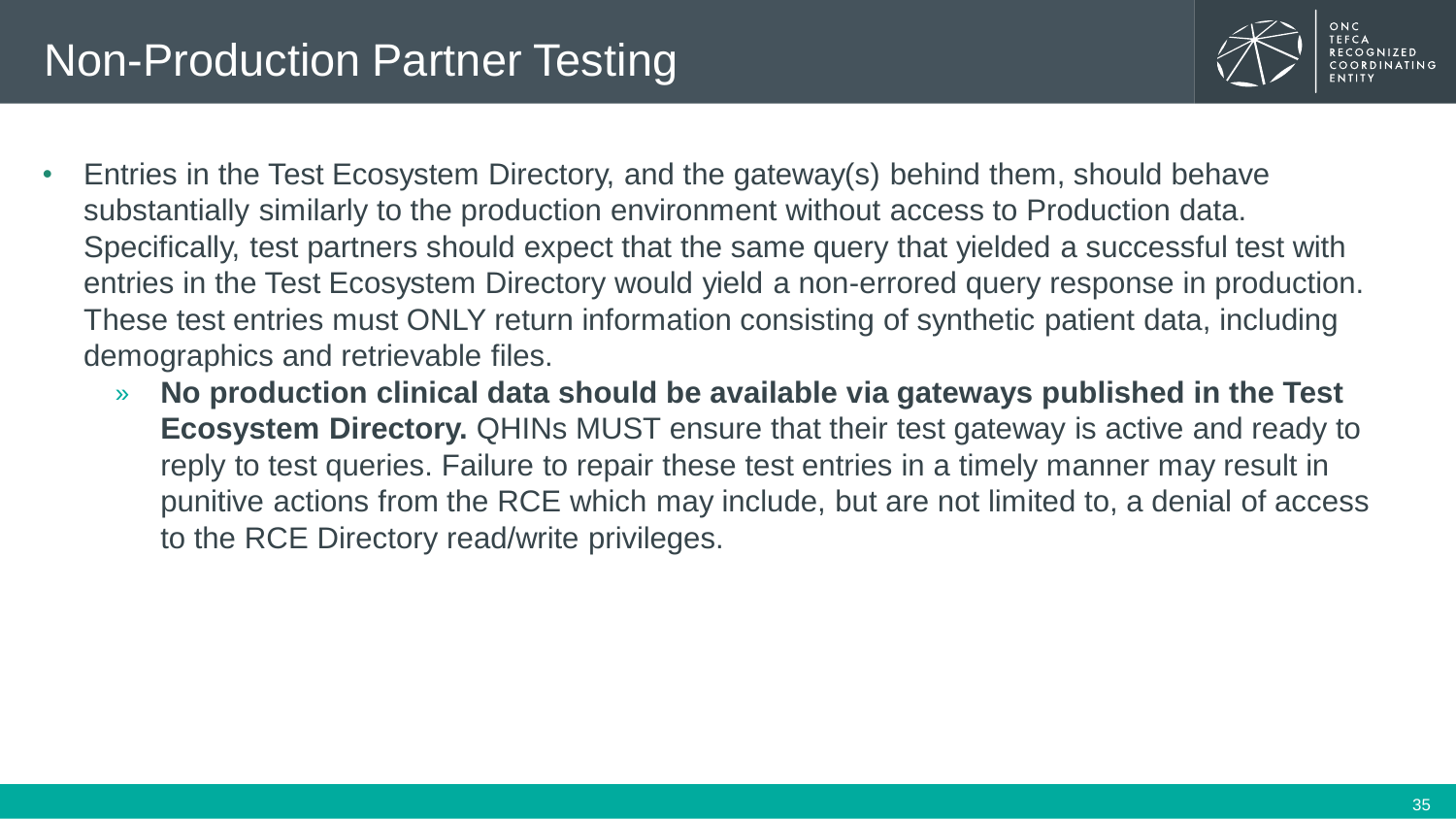

ONC **TEFCA RECOGNIZED** DINATING

# Section IV: Designation and Post-**PRAProduction Testing**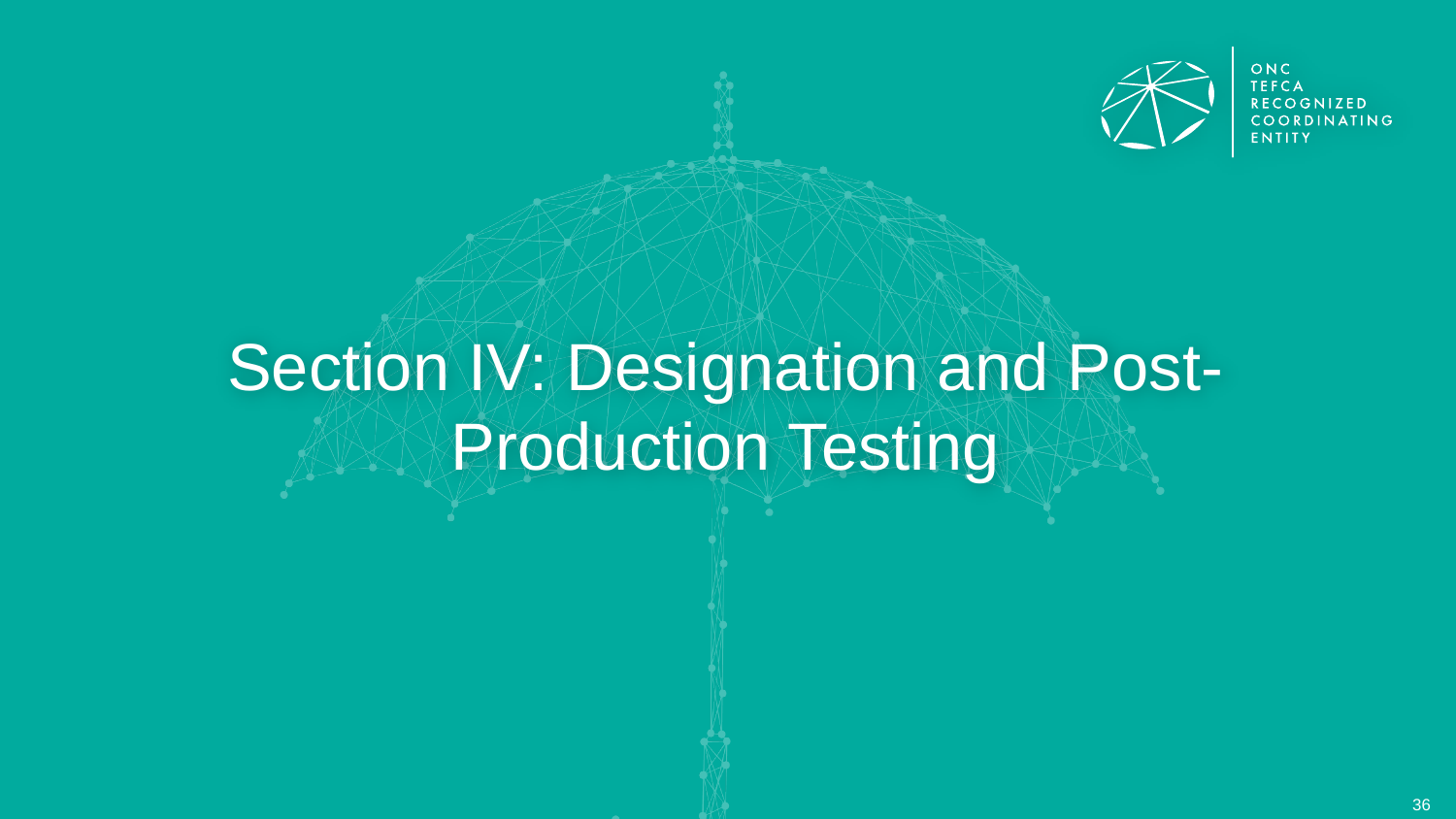

- After completing the non-production partner testing, attesting that any necessary system changes to complete non-production partner testing have been moved into the Production environment, satisfying all requirements of the QHIN Application Process section of this SOP, and countersigning the Common Agreement, the RCE will provide the applicant with the RCE's written Designation determination indicating that the applicant has been Designated by the RCE, and the QHIN may configure its production system for connectivity.
	- » **Until the validation process described in this Section is successfully completed, other QHINs are not obligated to engage in exchange activities with the QHIN, other than those required for the connectivity validation as described in this Section.**
- QHINs must initiate a Patient Discovery transaction to all other QHINs and must successfully receive a "No Matching Patient Found" response for all of these transactions. Such a response is "successful" if it is received and processed without error by the initiating system.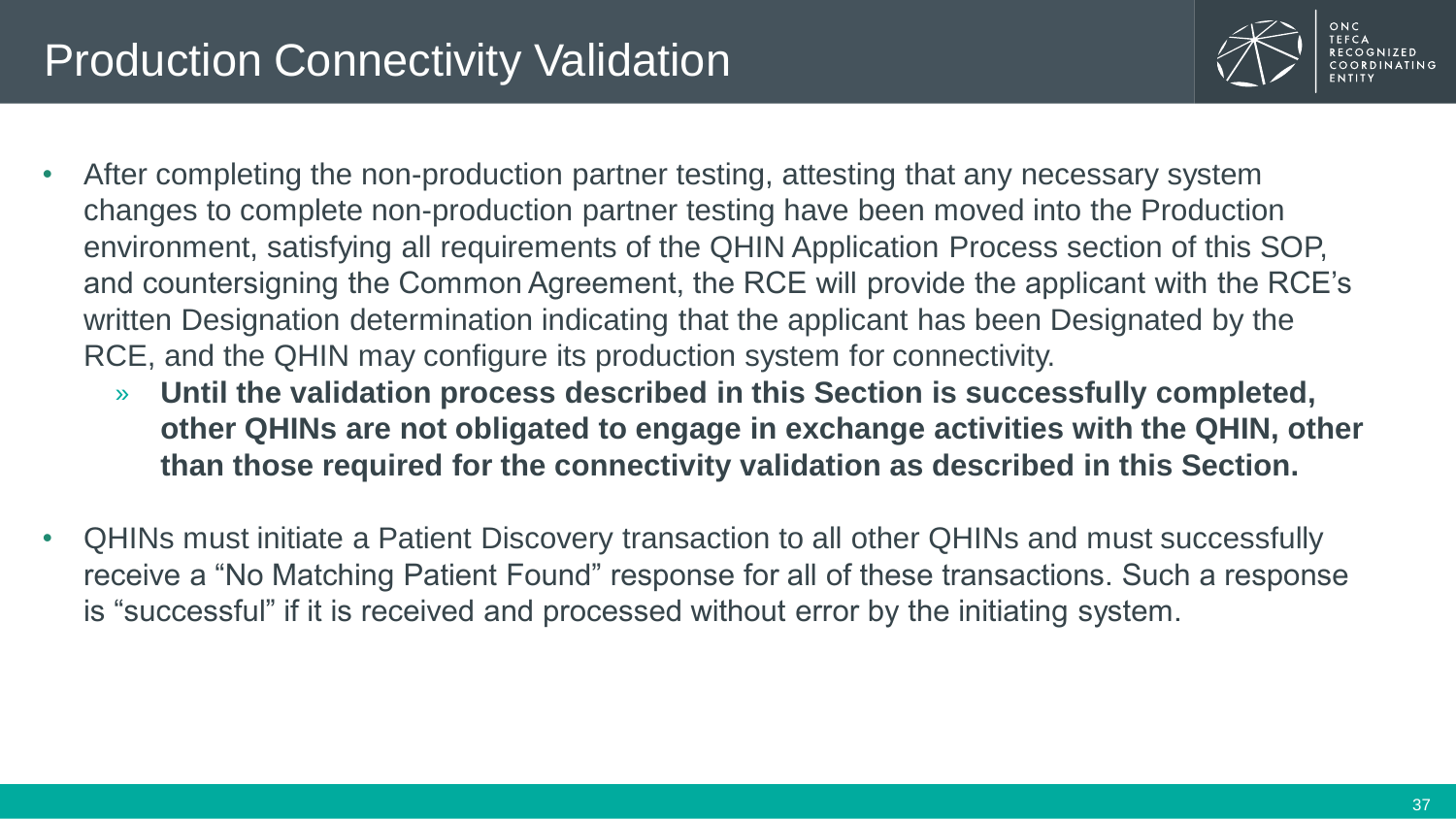

- While general experience shows that receiving the "No Matching Patient Found" response for a non-production test patient is a reasonable method for establishing that connectivity will likely be successful between two parties, it does not guarantee that there is not a configuration issue related to the other required transactions. Therefore, all QHINs must complete testing with a Production Validation Partner. A QHIN must coordinate data with its Production Validation Partner such that connectivity can be confirmed for all required transactions for that QHIN.
- Validation with a Production Validation Partner may use data from an actual shared patient as long as any appropriate access policy requirements are met. If it is not possible to do so under policy constraints, coordinated non-production test patient data can be used.
- Upon completion of the validation to the Production Validation Partner's satisfaction, the Production Validation Partner will independently inform the RCE that the QHIN's production partner validation was successfully completed.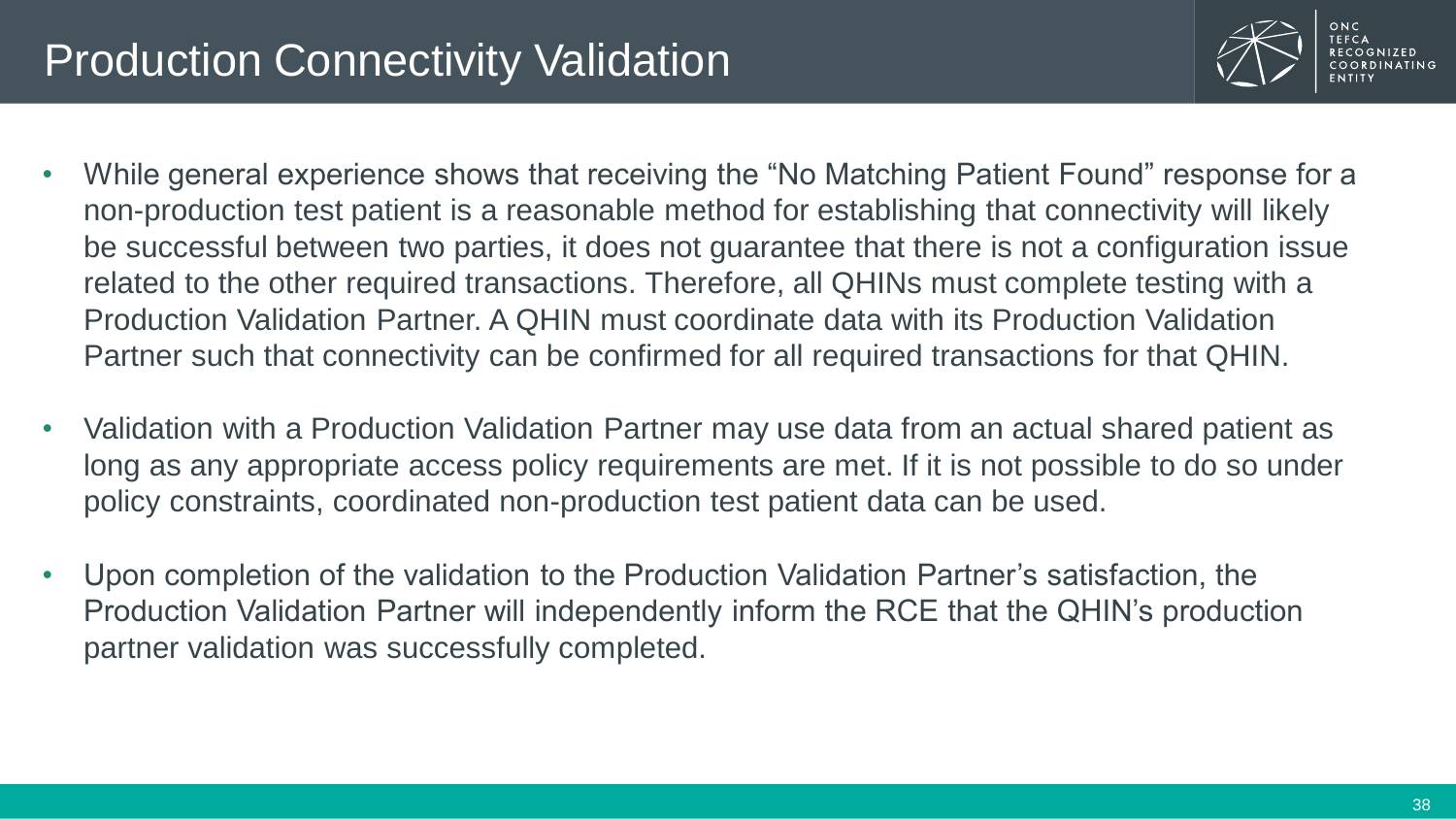

- **Within thirty (30) calendar days of having its entry in the RCE Directory, each QHIN must demonstrate that it has completed a successful transaction with all other in-production QHINs.** 
	- » If a QHIN is unable to complete Production Connectivity Validation within the thirty (30) day-period provided, the QHIN must provide to the RCE, no later than day thirty (30), an explanation as to why the QHIN is unable to complete this validation process within the allotted time and include a detailed plan and timeline for completion of this validation process.
	- » **The RCE will review and approve or reject the QHIN's plan for completing Production Connectivity Validation within five (5) business days of receipt.**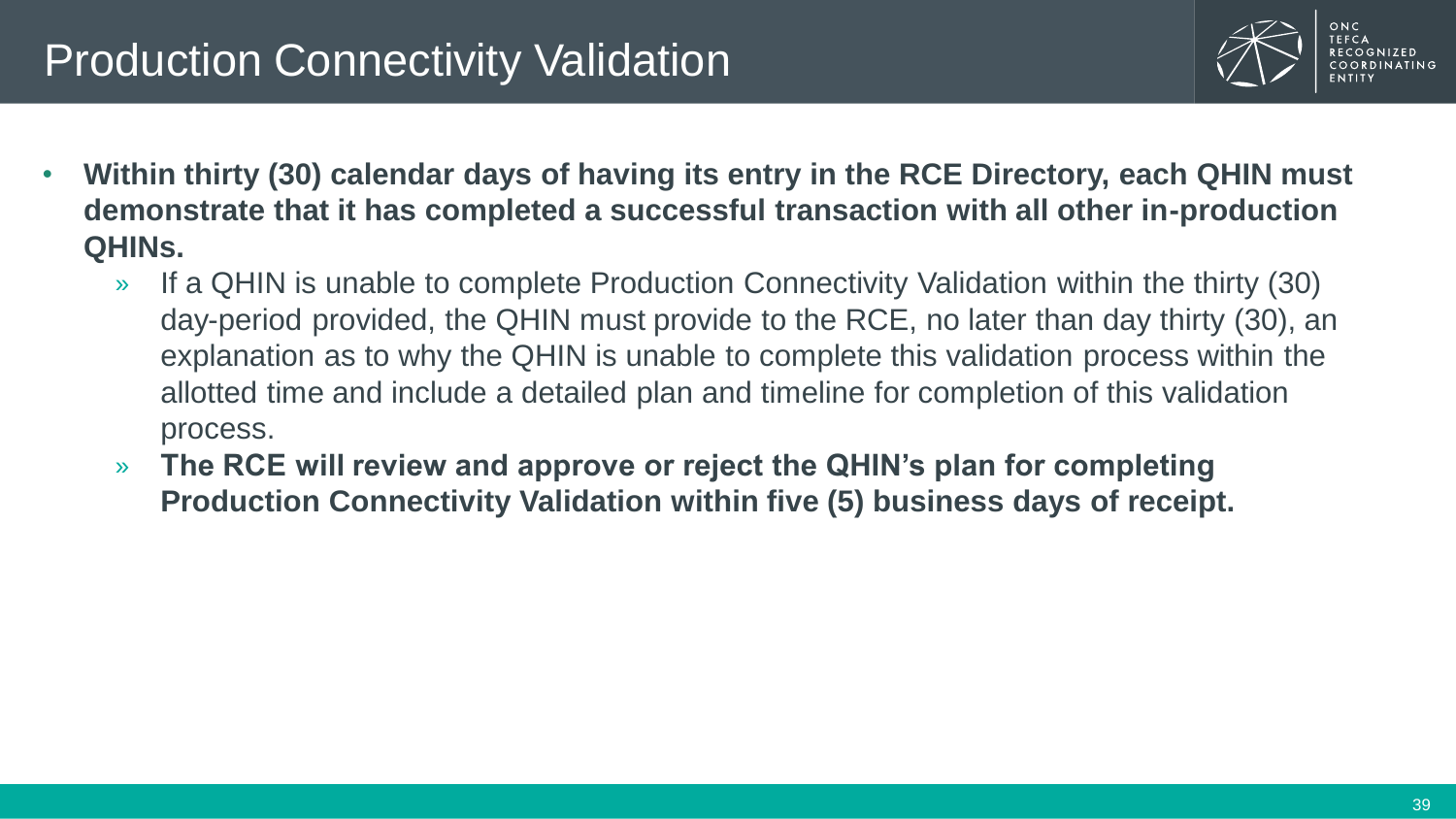

• A QHIN's **failure to complete Production Connectivity Validation within thirty (30) calendar days may result in the RCE imposing sanctions against the QHIN**, including, but not limited to: identification of the QHIN as "Not in Good Standing"; suspension of the QHIN's representation in any of the Deliberative Bodies (as defined in the Standard Operating Procedure: "Conflicts of Interest"), including suspension of any voting rights therein while the QHIN remains "Not in Good Standing"; suspension from use of the Connectivity Services; and/or termination of the Common Agreement, thereby terminating the QHIN's Designation status.

- » The RCE retains the right to determine, in its sole discretion, which sanctions to impose.
- » The RCE's imposition of any sanctions under this Section, *other than* termination, is final and not appealable.
- » A QHIN that has its Designation terminated under this Section may dispute such termination through the Dispute Resolution Process but shall be suspended from all QHIN activities and identified as "Inactive" during the pendency of the Dispute Resolution Process.